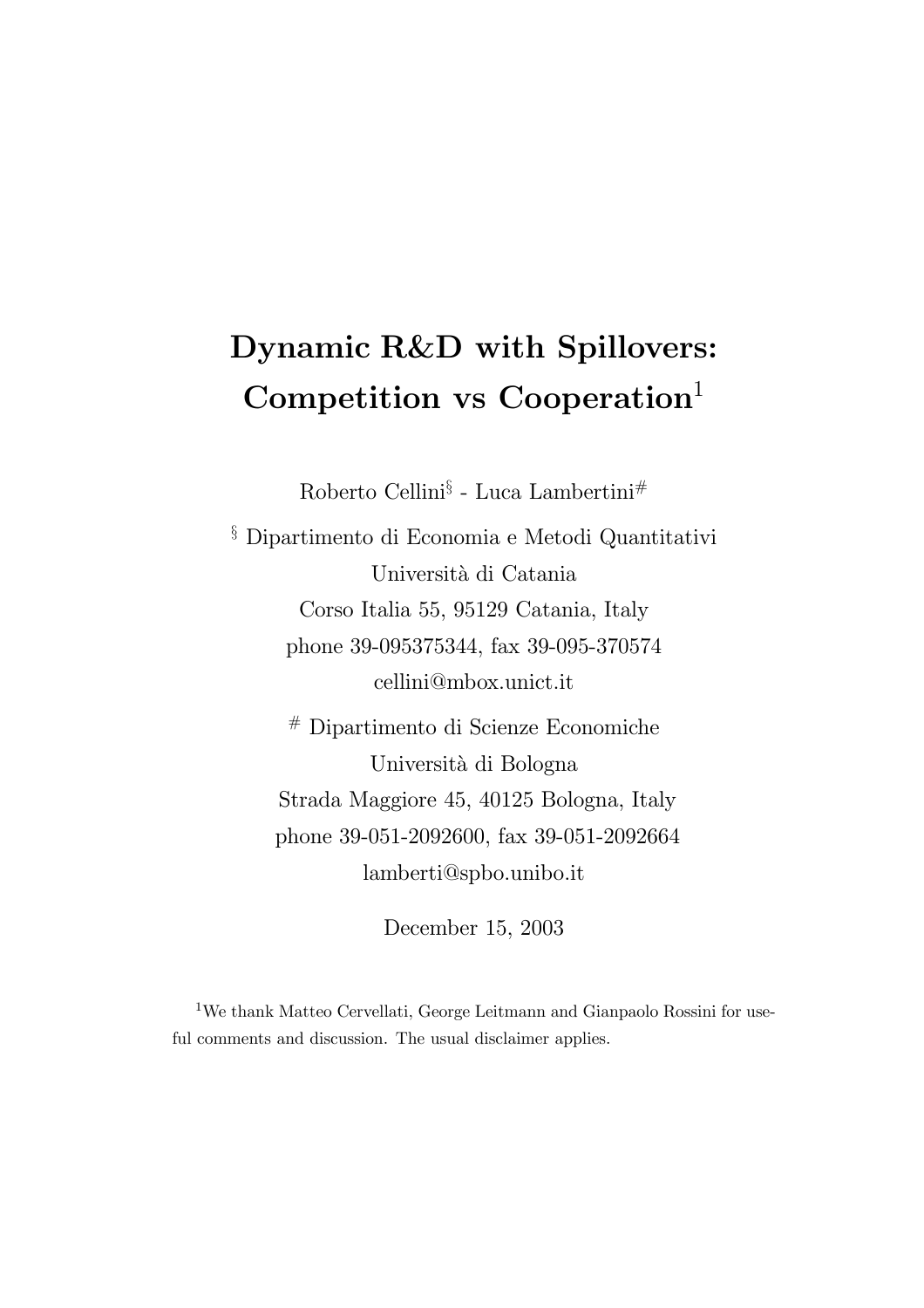#### Abstract

We investigate dynamic R&D for process innovation in a duopoly where firms may either undertake independent ventures or form a cartel for cost-reducing R&D investments. By comparing the profit and welfare perfomances of the two settings in steady state, we show that private and social incentives towards R&D cooperation coincide for all admissible levels of the technological spillovers characterising innovative activity. This results stems from smoothing the investment reffort over the time horizon of the game.

J.E.L. Classification: C73, D43, D92, L13, O31

Keywords: differential games, process innovation, R&D cooperation, spillovers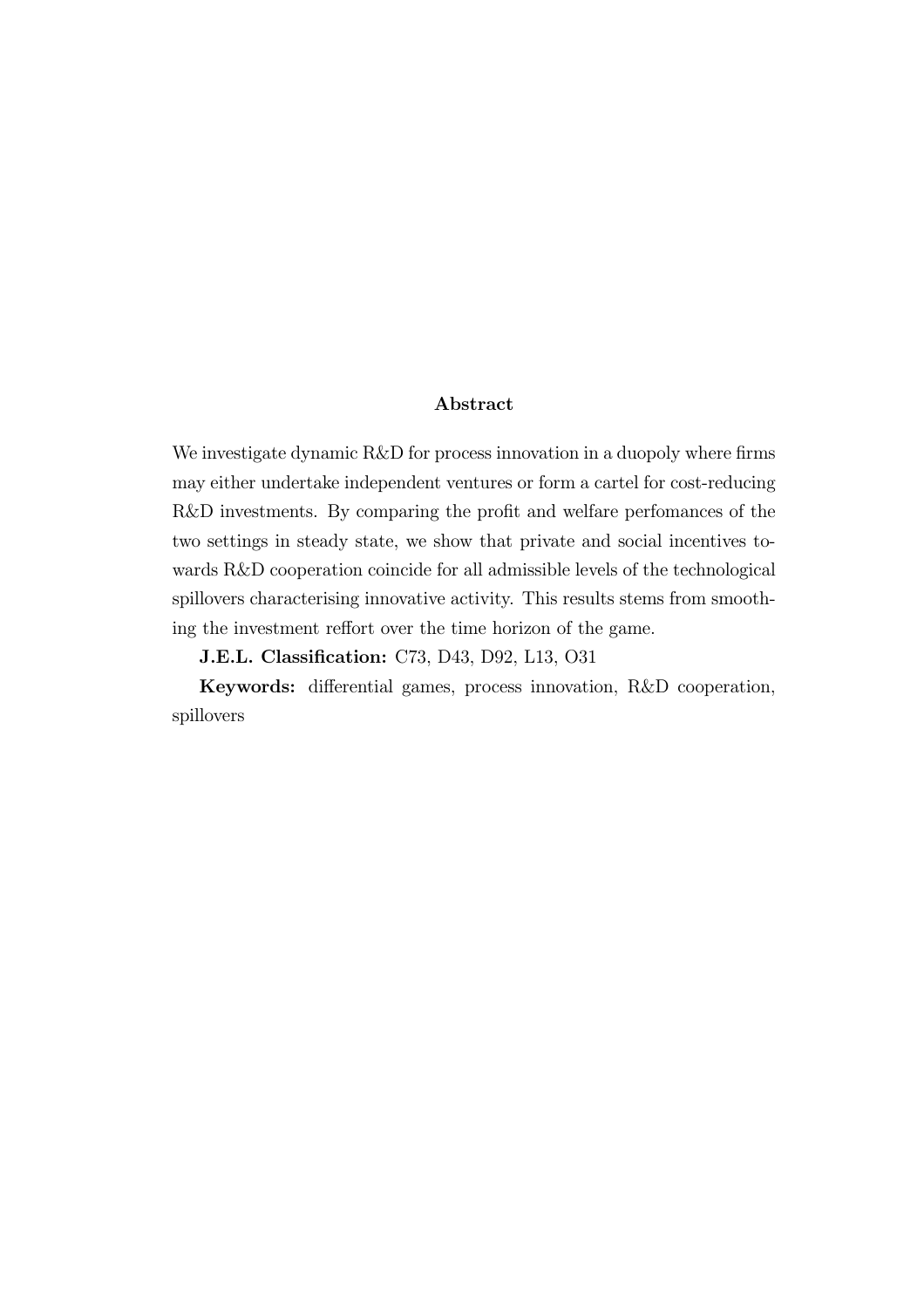## 1 Introduction

The role of technological spillovers in shaping the incentives to conduct R&D for process innovation has attracted a wide attention in the existing literature on oligopoly theory. The most relevant contributions in this vein are those of d'Aspremont and Jacquemin (1988), Kamien et al. (1992), Suzumura (1992) and Amir (2000), to mention only a few. A general appraisal of the advantages associated with R&D cooperation, and the related policy measures, can be found in Katz and Ordover (1990).<sup>1</sup>

The theoretical debate on the private and social advantages generated by R&D cooperation was triggered by an analogous policy debate on the same issue, leading to the National Research Cooperation Act that passed in the US in  $1984<sup>2</sup>$  Then, following Katz (1986), a large body of literature has discussed the theoretical and empirical facets of welfare-improving technology policies based upon two forms of R&D cooperation, namely, R&D cartels and research joint ventures.<sup>3</sup> Here, we shall briefly summarise the approaches adopted in d'Aspremont and Jacquemin (1988) and Kamien et al. (1992).

d'Aspremont and Jacquemin (1988) consider a homogeneous Cournot duopoly, where each firm enjoys a spillover from the rival in terms of the final outcome of R&D activity, in the following sense. To firm  $i$ , investing  $k_i$  costs an amount  $bk_i^2$ , which captures the presence of decreasing returns to innovative activity, but the total effective R&D contributing to reduce

<sup>&</sup>lt;sup>1</sup>The underlying relationship between innovation and market structure came to the fore even earlier, of course. To this regard, see Spence (1984) and Reinganum (1989), inter alia. The above mentioned contributions share with Brander and Spencer (1983) the concept of R&D as a cost-reducing activity, adding to the Brander-Spencer setup the possibility of information transmission or technological externalities.

<sup>2</sup>For the EU and Japan, see Goto and Wakasugi (1988) and the CE Commission (1990).

<sup>3</sup>A relatively scanty attention has been paid to the possibility that any form of R&D cooperation facilitates collusion, either in prices or in quantities. To this regard, see Martin (1995), Lambertini et al. (1998, 2002, 2003) and Cabral (2000).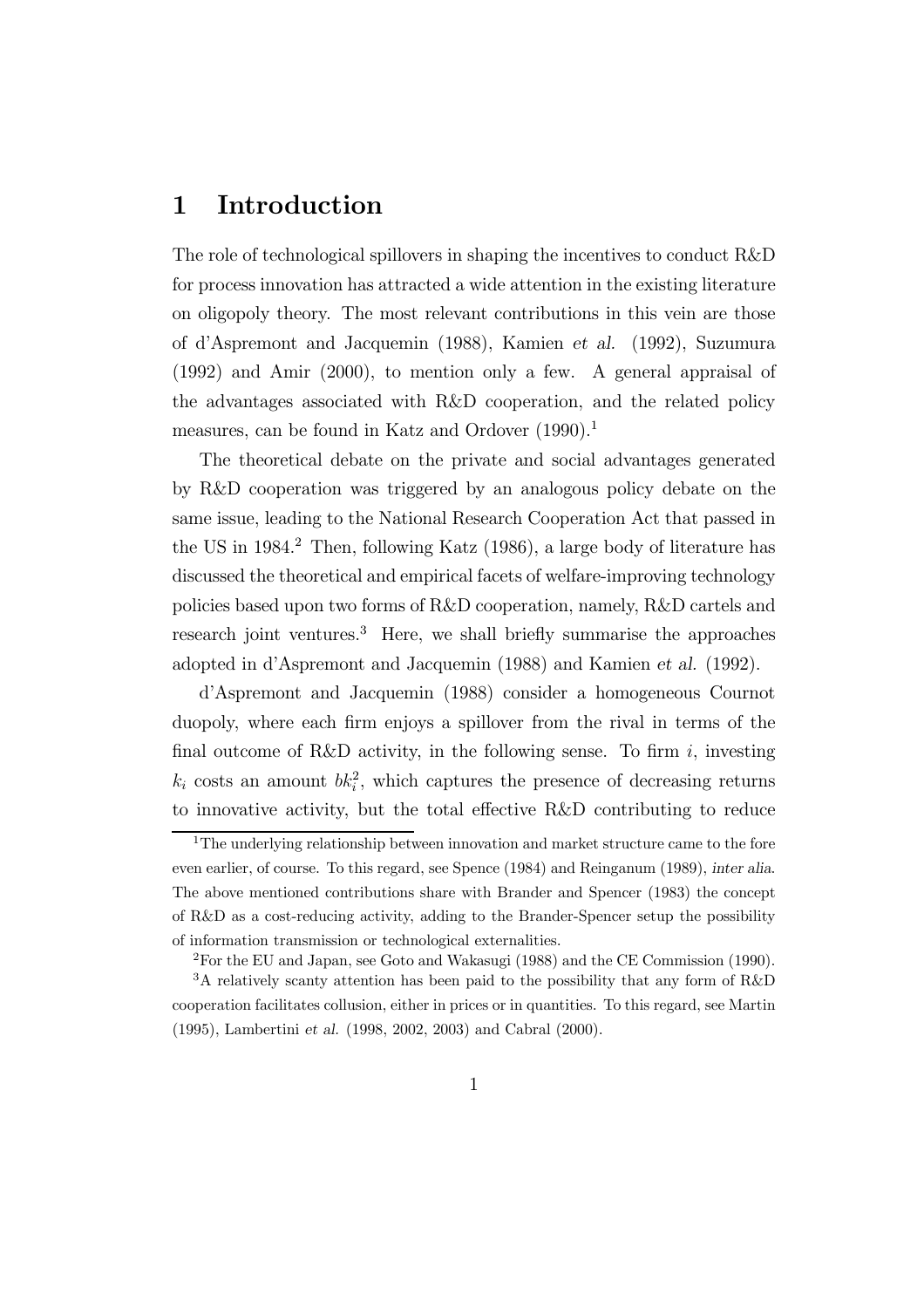firm i's marginal cost  $c_i$  is in fact  $K_i = k_i + \beta k_j$ , where  $\beta$  is the technological externality generated from the rival's investment  $k_i$ . Therefore, given a generic initial marginal cost  $\overline{c}$ , we have  $c_i = \overline{c} - K_i$ . In Kamien et al. (1992), instead, the spillover effect is measured in terms of Dollars or Euro, in the sense that they assume each firm to have a concave R&D technology  $f(Y_i)$ , where  $Y_i = y_i + \beta y_j$  is the effective R&D effort, comprehensive of the external effect, and the reduction in firm  $i$ 's marginal cost is given by  $c_i = \overline{c} - f(Y_i)$ . This technology is coupled with linear R&D costs equal to  $y_i$  for each firm. In other terms, what changes from the first to the second model is the way chosen to make the setup concave. In the former case, concavity is achieved through a convex R&D cost function, while in the latter case the same property rests upon a concave R&D technology. Using  $f(Y_i) = \sqrt{y_i + \beta y_j}$ , Amir (2000) shows that the two models are isomorphic up to the transformation  $k_i = y_i/\sqrt{b}$ . For this reason, one can focus upon d'Aspremont and Jacquemin (1988). They compare two different games: one where firms behave noncooperatively in choosing both R&D efforts and output levels, the other where firms form a cartel in the R&D stage, choosing thus R&D investments so as to maximise joint profits in that stage only, while they continue to adopt a Nash behaviour in the market stage. Comparing the two setups, d'Aspremont and Jacquemin (1988) find that (i) for high spillover levels  $\beta > 1/2$ , R&D investments - and also cost reduction, clearly - are higher under cooperative behaviour, and conversely for low spillovers; (ii) for high spillover levels  $\beta > 1/2$ , social welfare is higher under cooperative behaviour, and conversely. Unfortunately, they also find that cartel profits are higher than noncooperative profits when spillovers are low  $\beta < 1/2$ . This yields an undesirable conflict between private and social incentives towards R&D cooperation (or cartelisation).<sup>4</sup>

<sup>&</sup>lt;sup>4</sup>The literature on this topic has also discussed the issue of equilibrium stability, as for low levels of R&D costs (i.e., low levels of parameter  $b$ ) there exists no internal solution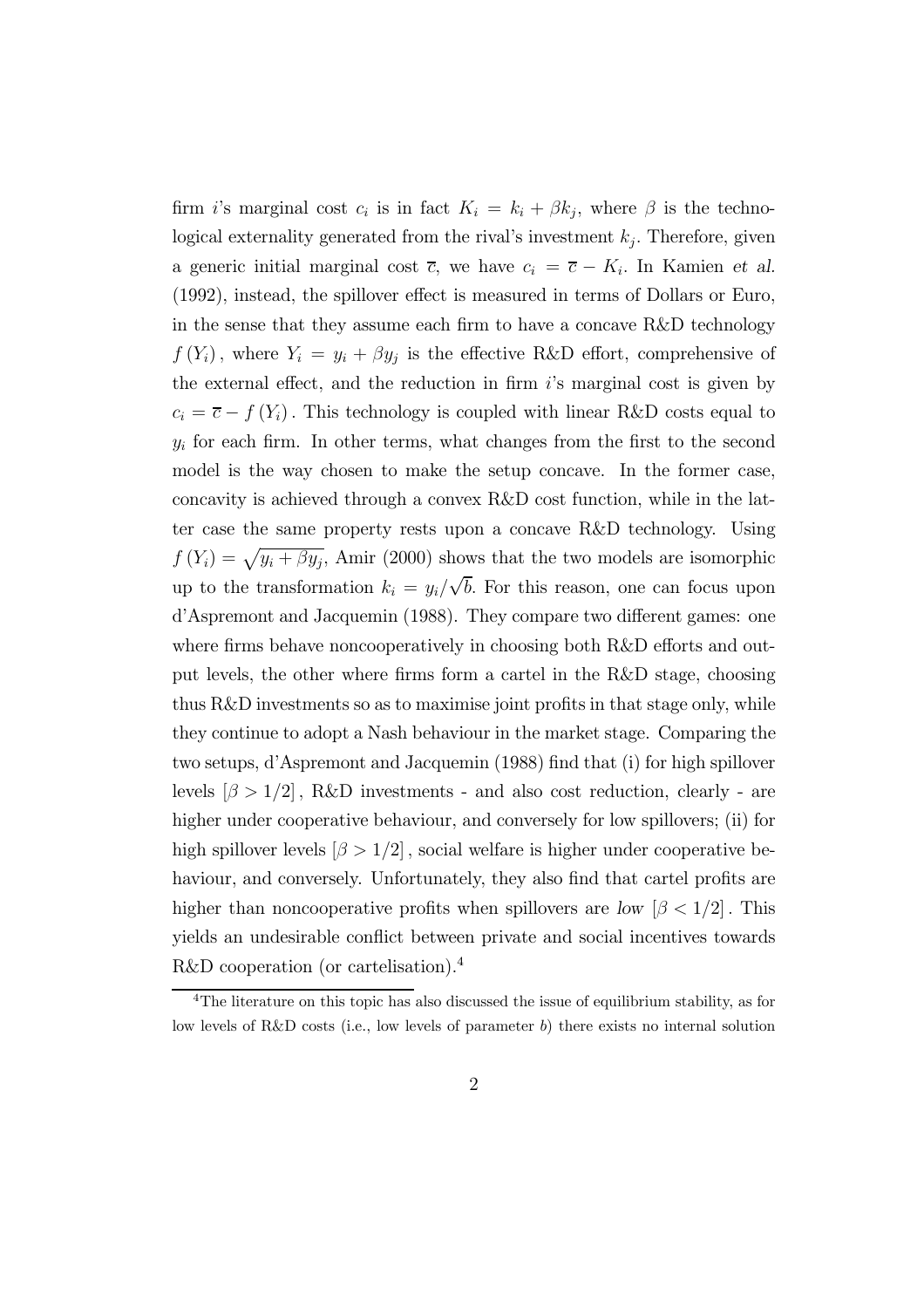The d'Aspremont-Jacquemin model, or some variation of it, has been used thereafter to investigate several related issues, e.g., the possibility of setting up research joint ventures in relation to absorptive capacity (Kamien and Zang, 2000), the efficiency comparison between Bertrand and Cournot behaviour with product differentiation (Qiu, 1997), the endogenisation of spillovers (Katsoulacos and Ulph, 1998; Poyago-Theotoky, 1999; Amir and Wooders, 1999, 2003) and the effects of increasing the number of firms in the market (Hinloopen, 2000).<sup>5</sup>

However, the above mentioned lack of overlapping between social and private incentives towards cooperation has remained unsolved. To tackle this problem, we adopt an explicitly dynamic approach to describe the R&D activity aimed at process innovation, modelled as a differential game whose basic components are as close as possible to the original ones contained in d'Aspremont and Jacquemin (1988). As in their paper, we confine our attention to the alternative cases where firm either behave fully noncooperatively or build up a cartel in R&D investments. We compare steady state profits and social welfare at the subgame perfect equilibria of the two cases, finding that irrespective of the spillover level, R&D cooperation is preferable to noncooperative behaviour from both a private and a social point of view. Intuitively, this result stems from investment smoothing, which is carried out by firms over the time horizon of the dynamic setting, while it is utterly impossible to achieve in a static two-stage game where firms are compelled to invest one-shot the full amount of resources required to achieve the equilibrium efficiency level of their productive technology.

The remainder of the paper is structured as follows. Section 2 illustrates

as second order conditions are not met. On this issue, see Henriques (1990), d'Aspremont and Jacquemin (1990), Qiu (1997) and Amir and Wooders (1998).

<sup>5</sup>A large amount of research has also been carried out on the empirical side. See Lambertini et al. (2004) and the references therein.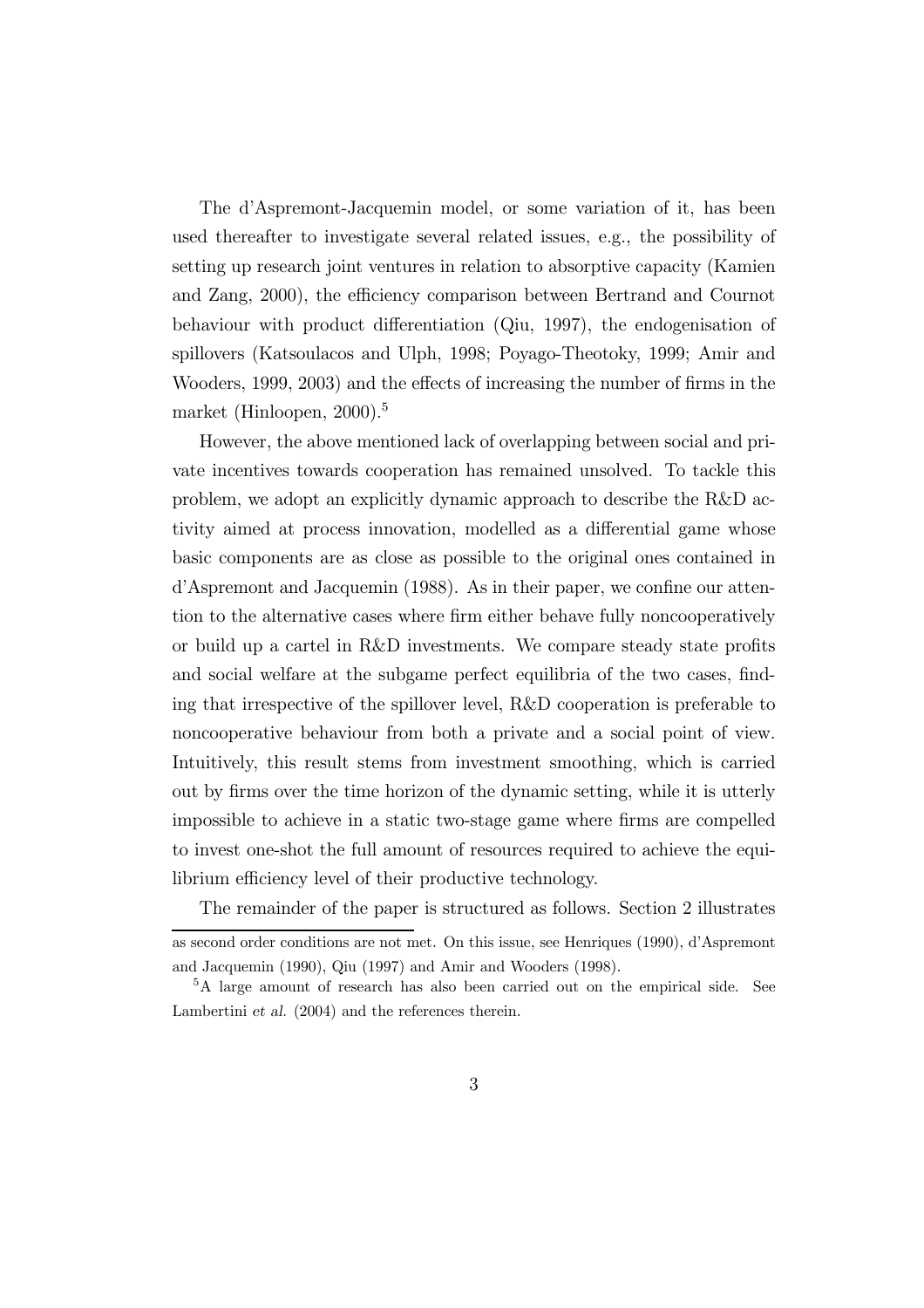the dynamic setup. Independent ventures are investigated in section 3, while the performance of the R&D cartel is described in section 4. Section 5 contains some concluding remarks.

## 2 The setup

We consider a duopoly with homogeneous goods over continuous time,  $t \in$  $[0, \infty)$ . In every instant, the market demand function writes as follows:

$$
p(t) = A - q_1(t) - q_2(t).
$$
 (1)

Each firm  $i$  supplies the market through a technology characterised by a constant marginal cost. Accordingly, her instantaneous cost function is  $C_i(c_i, q_i, t) = c_i(t)q_i(t)$ , the marginal cost borne by firm i evolves over time as described by the following kinematic equation:

$$
\frac{dc_i(t)}{dt} \equiv \dot{c}_i = c_i(t) \left[ -k_i(t) - \beta k_j(t) + \delta \right],\tag{2}
$$

where  $k_i(t)$  is the R&D effort exerted by firm i at time t, while parameter  $\beta \in$  $[0, 1]$  measures the positive technological spillover that firm i receives from the R&D activity of firm j. Parameter  $\delta \in [0,1]$  is a constant depreciation rate measuring the instantaneous decrease in productive efficiency due to the ageing of technology. Equation (2) can be rewritten as follows:

$$
\frac{\dot{c}_i}{c_i(t)} = -k_i(t) - \beta k_j(t) + \delta , \qquad (3)
$$

so as to highlight that the rate of change of firm is marginal cost over time is linear in the instantaneous investment efforts. That is, (2) is indeed adynamic version of the linear R&D technology employed by d'Aspremont and Jacquemin in the static model.

The instantaneous cost of setting up a single R&D laboratory is:

$$
\Gamma(k,t) = b [k(t)]^2, \qquad (4)
$$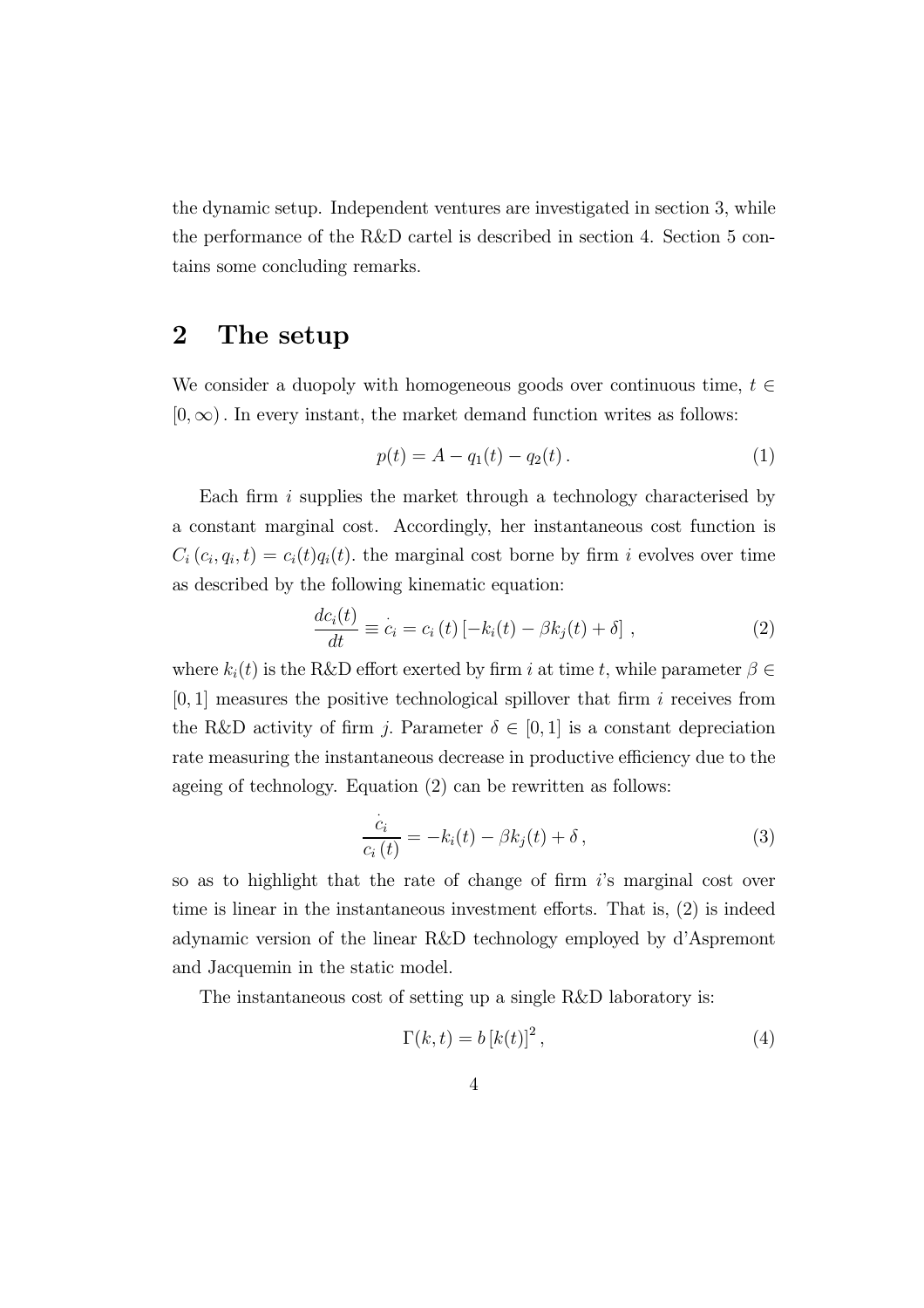where  $k(t)$  is the R&D effort carried out at time t within the laboratory, and b is a positive parameter. Now define the instantaneous R&D investment of firm i as  $\Gamma_i(k_i, t)$ . If firms undertake independent ventures (i.e., each firms sets up her own R&D division or laboratory), then:

$$
\Gamma_i(k_i, t) = b [k_i(t)]^2.
$$
\n(5)

In such a case, firms may behave either noncooperatively or collusively. Throughout the game, firms discount future profits a the common and constant discount rate  $\rho > 0$ .

## 3 Independent ventures

In this setting, firms adopt a strictly noncooperative behaviour in choosing both the output levels and the R&D efforts, each firm operating her own R&D division. The Hamiltonian of firm  $i$  is:

$$
\mathcal{H}_i(\mathbf{q}, \mathbf{k}, \mathbf{c}, t) = e^{-\rho t} \{ [A - q_1(t) - q_2(t) - c_i(t)] q_i(t) - b [k_i(t)]^2 + (6) - \lambda_{ii}(t) c_i(t) [k_i(t) + \beta k_j(t) - \delta] - \lambda_{ij}(t) c_j(t) [k_j(t) + \beta k_i(t) - \delta] \}
$$

where  $\lambda_{ij}(t) = \mu_{ij}(t)e^{\rho t}$  is the co-state variable (evaluated at time t) associated with the state variable  $c_j(t)$ , and  $\mathbf{q}, \mathbf{k}, \mathbf{c}$  are the vectors of control and state variables.

As a first step, we prove the following result:

Lemma 1 The open-loop Nash equilibrium of the game with independent ventures is subgame (or Markov) perfect.

**Proof.** We are going to show that the present setup is a perfect game in the sense of Leitmann and Schmitendorf (1978) and Feichtinger (1983). In summary, a differential game is perfect whenever the closed-loop equilibrium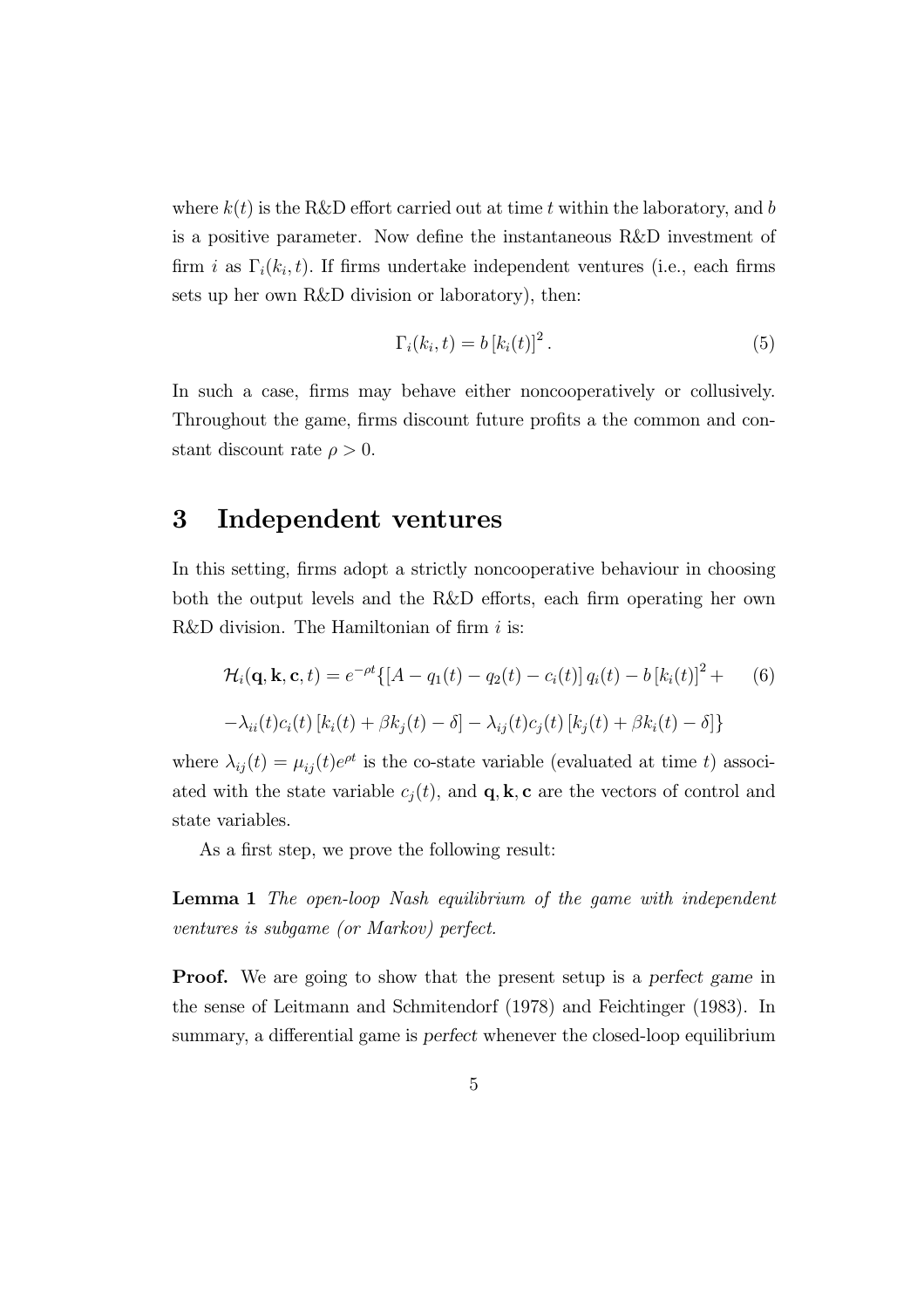collapses into the open-loop one, the latter being thus strongly time consistent, i.e., subgame perfect.<sup>6</sup> Consider the closed-loop information structure. The relevant first order conditions (FOCs) are:

$$
\frac{\partial \mathcal{H}_i\left(.,t\right)}{\partial q_i(t)} = A - 2q_i(t) - q_j(t) - c_i(t) = 0 \tag{7}
$$

$$
\frac{\partial \mathcal{H}_i(.,t)}{\partial k_i(t)} = -2bk_i(t) - \lambda_{ii}(t)c_i(t) - \beta \lambda_{ij}(t)c_j(t) = 0.
$$
 (8)

As a first step, observe that (7) only contains firm i's state variable, so that in choosing the optimal output at any time during the game firm  $i$  may disregard the current efficiency of the rival. That is, there is no feedback effect in the output choice. Conversely, at first sight there seem to be a feedback between the R&D decisions, as (8) indeed contains both state variables, at least for any positive spillover effect.<sup>7</sup> the core of the proof consists in showing that no feedback effect are actually present, even for positive spillover levels.

Taking the above considerations into account, the adjoint or co-state equations are:

$$
-\frac{\partial \mathcal{H}_i\left(.,t\right)}{\partial c_i(t)} - \frac{\partial \mathcal{H}_i\left(.,t\right)}{\partial k_j(t)} \cdot \frac{\partial k_j^*\left(.,t\right)}{\partial c_i(t)} = \frac{\partial \lambda_{ii}(t)}{\partial t} - \rho \lambda_{ii}(t) \Leftrightarrow \tag{9}
$$

$$
\frac{\partial \lambda_{ii}(t)}{\partial t} = q_i(t) + \lambda_{ii}(t) \left[ k_i(t) + \beta k_j(t) + \rho - \delta \right] - \frac{\beta}{2b} \lambda_{ji}(t) \left[ \lambda_{ij}(t) c_j(t) + \beta \lambda_{ii}(t) c_i(t) \right] \n- \frac{\partial \mathcal{H}_i(., t)}{\partial c_j(t)} - \frac{\partial \mathcal{H}_i(., t)}{\partial k_i(t)} \cdot \frac{\partial k_i^*(., t)}{\partial c_j(t)} = \frac{\partial \lambda_{ij}(t)}{\partial t} - \rho \lambda_{ij}(t) \Leftrightarrow (10)
$$

$$
\frac{\partial \lambda_{ij}(t)}{\partial t} = \lambda_{ij}(t) \left\{ \left[ k_j(t) + \beta k_i(t) + \rho - \delta \right] - \frac{\beta}{2b} \left[ 2bk_i(t) + \lambda_{ii}(t)c_i(t) + \beta \lambda_{ij}(t)c_j(t) \right] \right\}
$$

 ${}^{6}$ The label 'perfect game' is due to Fershtman (1987), where one can find a general technique to identify any such games. Another class of games where open-loop equilibria are subgame perfect is investigated by Reinganum (1982). For further details, see Mehlmann (1988, ch. 4) and Dockner et al. (2000, ch. 7).

<sup>7</sup>Intuitively, if  $\beta = 0$ , then the two investment plans are completely independent and therefore it is apparent that no feedback effect operates.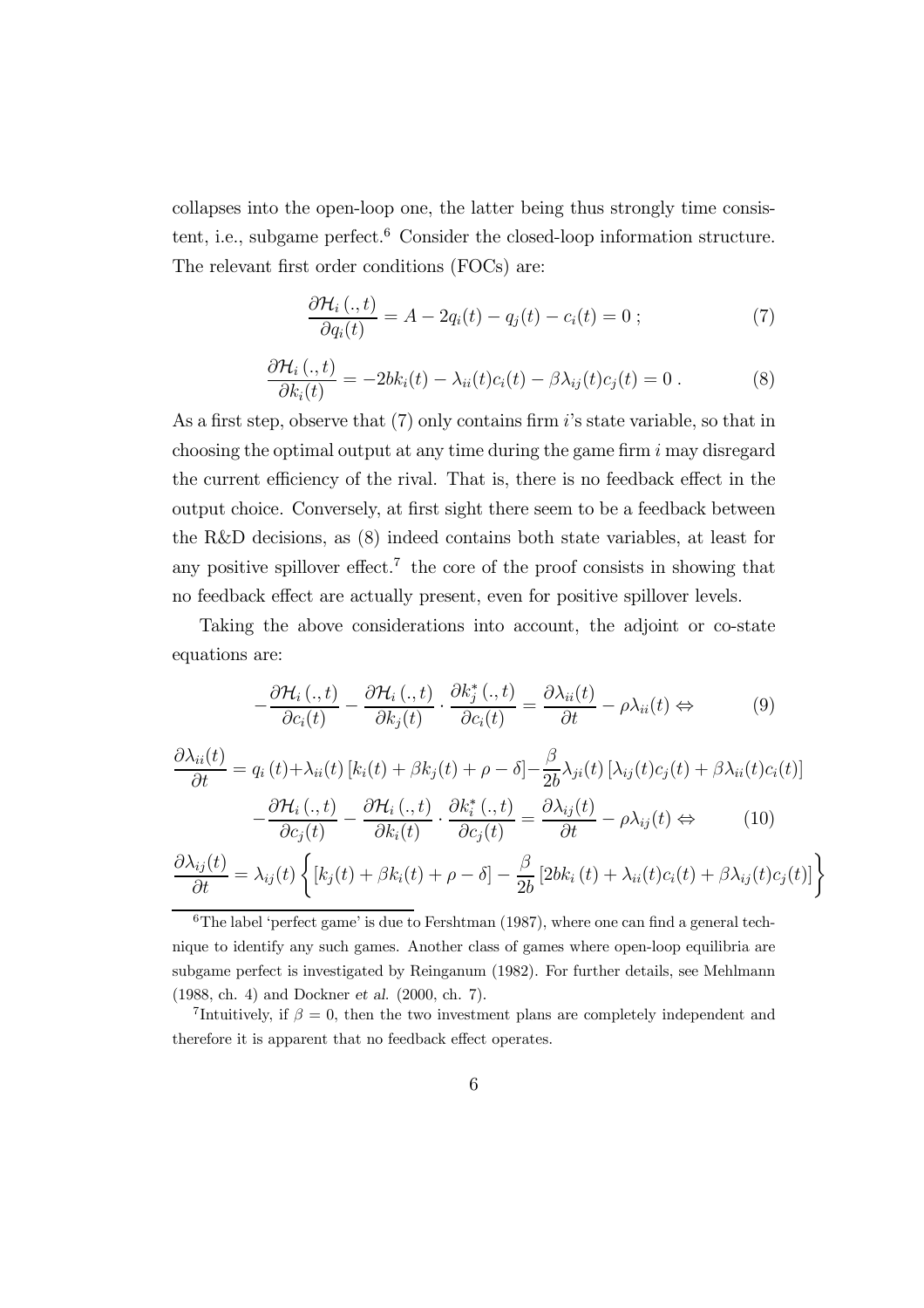where

$$
\frac{\partial \mathcal{H}_i\left(.,t\right)}{\partial k_j(t)} \cdot \frac{\partial k_j^*\left(.,t\right)}{\partial c_i(t)}\tag{11}
$$

capture the feedback effects, and partial derivatives  $\partial k_j^*(.,t) / \partial c_i(t)$  are calculated using the optimal values of investments as from FOC (8):

$$
k_j^*(.,t) = -\frac{\lambda_{jj}(t)c_j(t) + \beta \lambda_{ji}(t)c_i(t)}{2b}.
$$
 (12)

These conditions must be evaluated along with the initial conditions  ${c_i(0)} = {c_{0,i}}$  and the transversality conditions

$$
\lim_{t \to \infty} \lambda_{ij}(t) \cdot c_j(t) = 0, \ i, j = 1, 2. \tag{13}
$$

From (10), we note that  $\partial \lambda_{ij}(t)/\partial t=0$  in  $\lambda_{ij}(t)=0$ . Then, using this piece of information, we may rewrite the expression for the optimal investment of firm  $i$  as follows:

$$
k_i^* (., t) = -\frac{\lambda_{ii}(t)c_i(t)}{2b}, \qquad (14)
$$

which entails that  $\partial k_i^* (.,t) / \partial c_j(t) = 0$ . By the underlying symmetry of the model, this holds for both firms, i.e., feedback (cross-)effects are nil along the equilibrium path. Accordingly, the open-loop equilibrium is a degenerate closed-loop one, and it is strongly time consistent, or equivalently, subgame perfect. It is also worth observing that this procedure shows that FOCs are indeed unaffected by initial conditions as well. The property whereby the FOCs on controls are independent of states and initial conditions after replacing the optimal values of the co-state variables is known as state-redundancy, and the game itself as state-redundant or perfect.  $\blacksquare$ 

On the basis of Lemma 1, we can proceed with the characterisation of the open-loop solution. The FOCs on control as well as the transversality conditions are the same as above, while the co-state equations simplify as follows:

$$
-\frac{\partial \mathcal{H}_i\left(.,t\right)}{\partial c_i(t)} = \frac{\partial \lambda_{ii}(t)}{\partial t} - \rho \lambda_{ii}(t) \Leftrightarrow \tag{15}
$$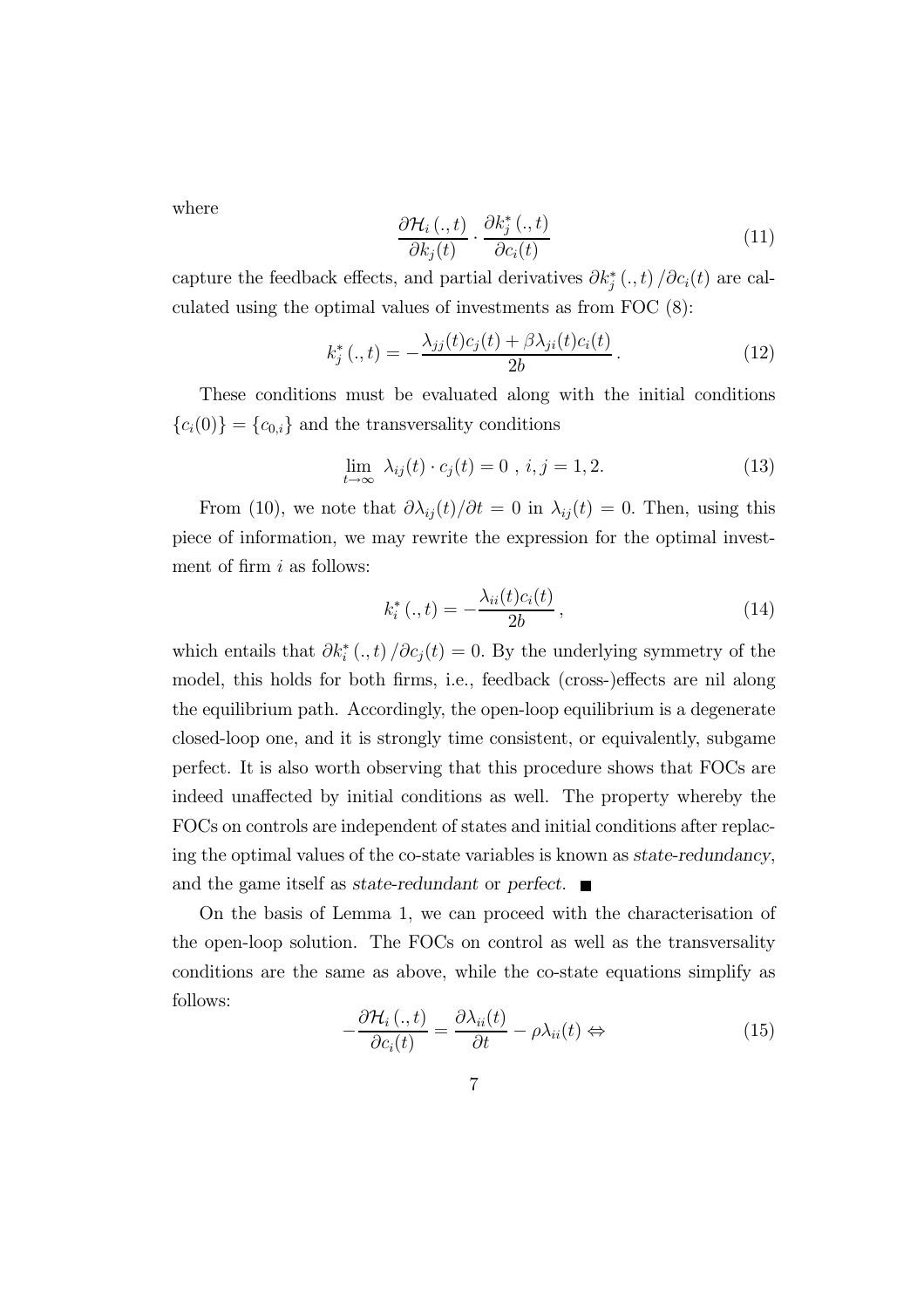$$
\frac{\partial \lambda_{ii}(t)}{\partial t} = q_i(t) + \lambda_{ii}(t) [k_i(t) + \beta k_j(t) + \rho - \delta]
$$

$$
-\frac{\partial \mathcal{H}_i(\cdot, t)}{\partial c_j(t)} = \frac{\partial \lambda_{ij}(t)}{\partial t} - \rho \lambda_{ij}(t) \Leftrightarrow
$$

$$
\frac{\partial \lambda_{ij}(t)}{\partial t} = \lambda_{ij}(t) [k_j(t) + \beta k_i(t) + \rho - \delta]
$$
(16)

From FOCs (7-8) we have, respectively:

$$
q_i^*(t) = \frac{A - q_j(t) - c_i(t)}{2},\tag{17}
$$

$$
k_i(t) = -\frac{\left[\lambda_{ii}(t)c_i(t) + \beta \lambda_{ij}(t)c_j(t)\right]}{2b}.
$$
\n(18)

While  $(17)$  has the usual appearance of a standard Cournot best reply function, the optimal R&D effort in (18) depends upon co-state variables. Such expression can be differentiated w.r.t. time to get the dynamic equation of  $k_i(t)$ :

$$
\frac{dk_i(t)}{dt} \equiv \dot{k}_i = -\frac{c_i(t)\frac{\partial \lambda_{ii}(t)}{\partial t} + \lambda_{ii}(t)\frac{dc_i(t)}{dt} + \beta \left[c_j(t)\frac{\partial \lambda_{ij}(t)}{\partial t} + \lambda_{ij}(t)\frac{dc_j(t)}{dt}\right]}{2b} \tag{19}
$$

with  $\partial \lambda_{ii}(t)/\partial t$  and  $\partial \lambda_{ij}(t)/\partial t$  obtaining from (9-10). Then, (19) can be further simplified by using

$$
\lambda_{ii}(t) = -\frac{2bk_i\left(t\right) + \beta\lambda_{ij}\left(t\right)c_j\left(t\right)}{c_i\left(t\right)}\tag{20}
$$

which obtains from  $(8)$ . As to the second co-state variable, its dynamic equation (10) must be treated autonomously<sup>8</sup> and, by imposing stationarity,

 ${}^{8}$ That is, whenever the FOCs of firm i cannot determine the optimal value of the costate variable attached to the rival's state dynamics, the co-state equation pertaining to the state variable of firm  $j$  is to be treated as an additional state equation, on which one must impose stationarity in equilibrium. For more details on this issue, see Başar and Olsder (1982, 19952), Mehlmann (1988) and Dockner et al. (2000).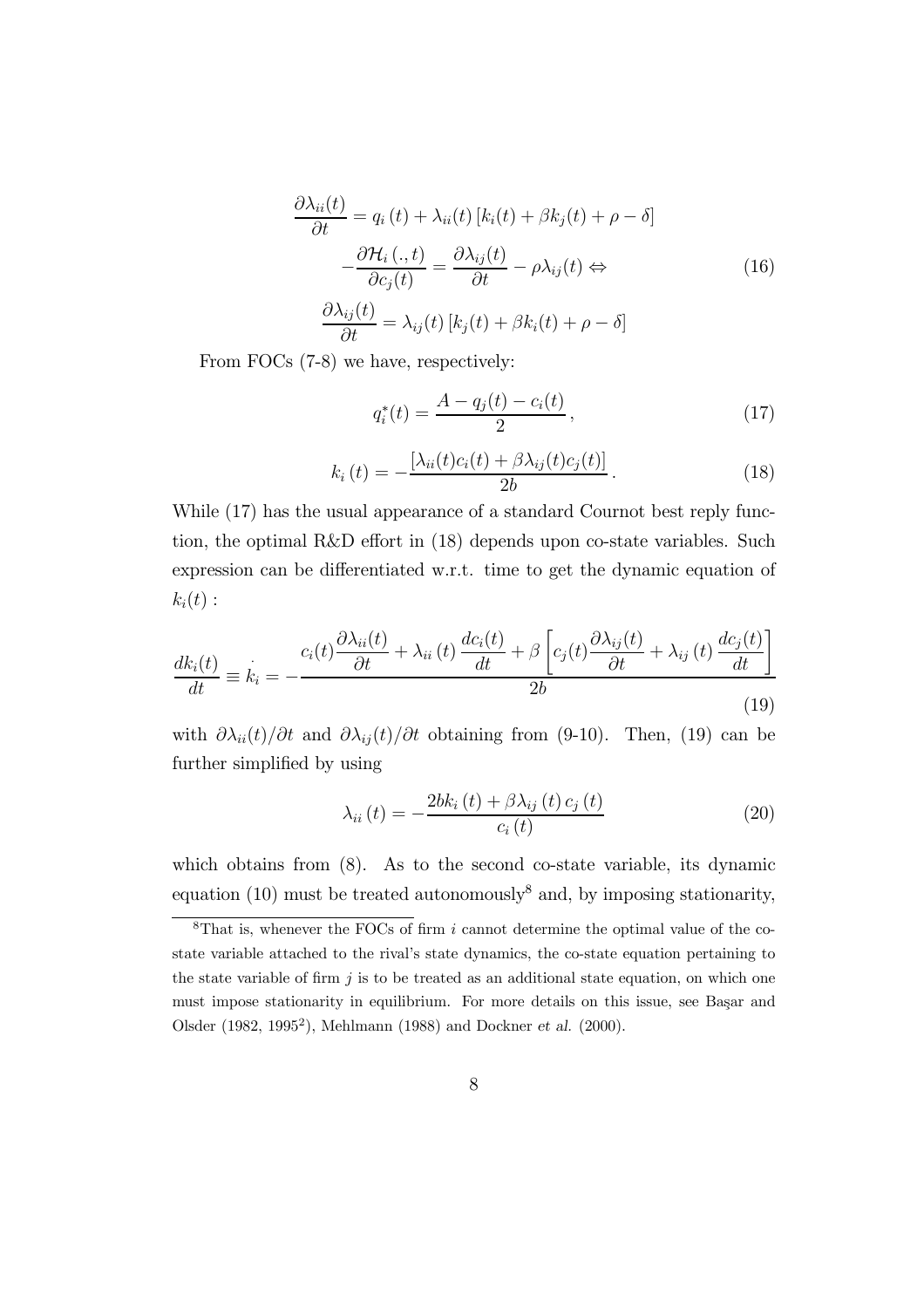i.e.,  $\partial \lambda_{ij}(t)/\partial t=0$ , we obtain  $\lambda_{ij}(t)=0$ . This yields:

$$
\dot{k}_{i} = -\frac{c_{i}(t)}{2b} \left[ q_{i}(t) - \frac{2bk_{i}(t)}{c_{i}(t)} \right].
$$
\n(21)

The next step consists in solving the system of best reply functions (17), yielding the Cournot-Nash output level of firm  $i$  as a function of state variables:

$$
q_i^{CN}(t) = \frac{A - 2c_i(t) + c_j(t)}{3}
$$
\n(22)

which can be plugged into  $(21)$ . After imposing the symmetry condition  $c_j(t) = c_i(t) = c(t)$ , we may characterise the dynamics of the R&D effort of firm  $i$  is terms of her own state and control variables only:

$$
\dot{k}_{i} = \rho k_{i} \left( t \right) - \frac{c \left( t \right) \left[ A - c \left( t \right) \right]}{6b} \,.
$$
\n(23)

Imposing the stationarity condition  $k_i = 0$  we obtain:

$$
k^{IV}(t) = \frac{c(t)[A - c(t)]}{6b\rho} \ge 0 \text{ for all } c(t) \in [0, A], \tag{24}
$$

where the superscript IV stands for independent ventures. Before proceeding to the characterisation of the steady state equilibrium, it is worth noting that, in general, the level of  $c(t)$  will depend upon the technological spillover  $\beta$ , so that we can write:

$$
\frac{\partial k^{IV}}{\partial \beta} = \frac{[A - 2c(t)] \cdot \partial c(t)}{\delta b \rho} \tag{25}
$$

which, in principle, may take either sign, depending upon the relative size of A and  $c(t)$  as well as the sign of  $\partial c(t)/\partial \beta$ .

The steady state level of marginal cost  $c(t)$  can be found by solving:

$$
\dot{c} = -c(t) \left[ k^{IV}(t) \left( 1 + \beta \right) - \delta c(t) \right] = 0 \tag{26}
$$

which yields:

$$
c = 0; c = \frac{A(1+\beta) \pm \sqrt{(1+\beta)[A^2(1+\beta) - 24b\delta\rho]}}{2(1+\beta)}
$$
(27)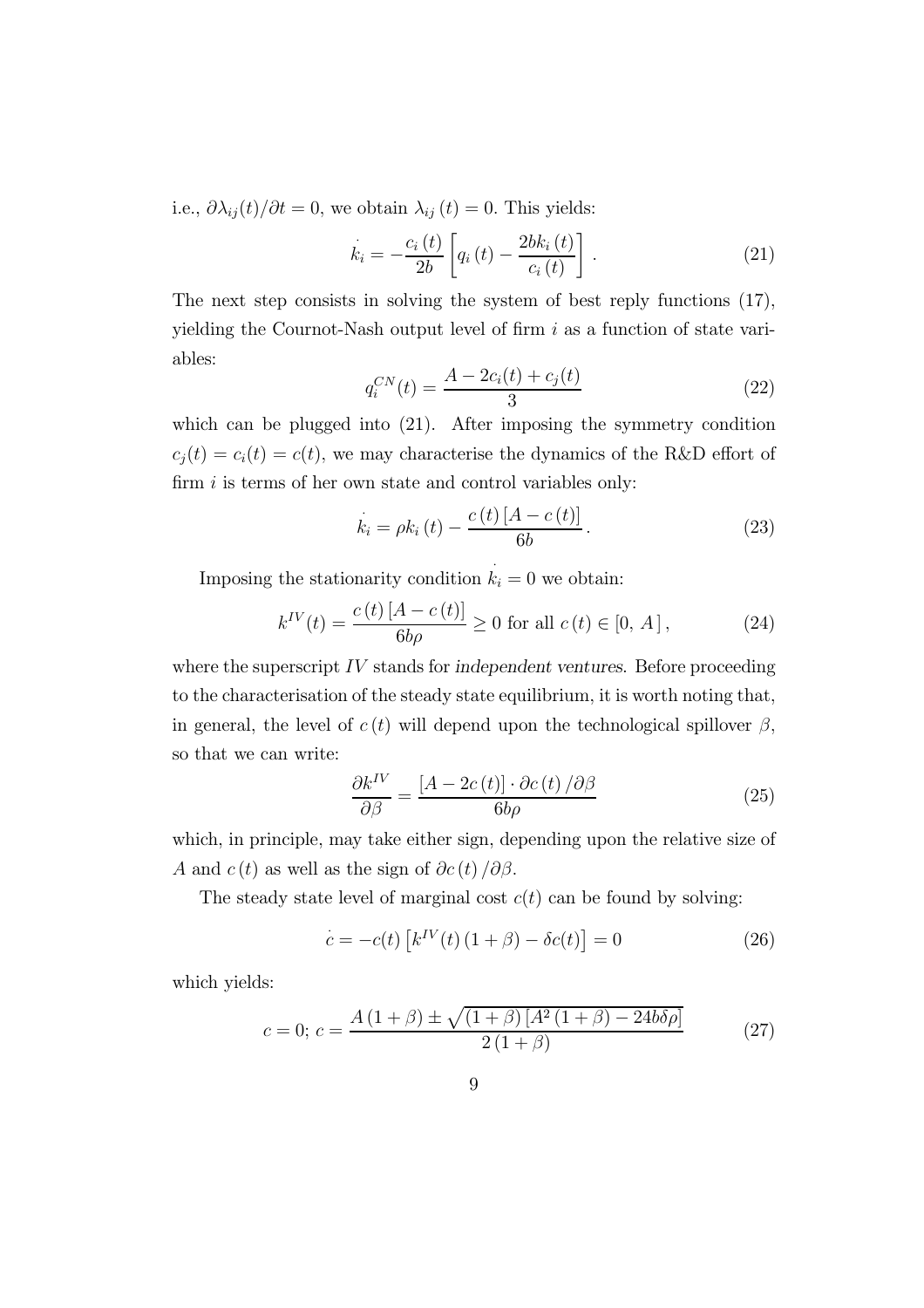All solutions in (27) are real if and only if  $\delta \rho \leq A^2 (1 + \beta) / (24b)$ . If so, they also satisfy the requirement  $c \in [0, A]$ . By checking the stability conditions, we may prove the following:

**Proposition 2** Provided that  $\delta \rho \leq A^2 (1 + \beta) / (24b)$ , the steady state point

$$
c^{IV} = \frac{A(1+\beta) - \sqrt{(1+\beta)[A^2(1+\beta) - 24b\delta\rho]}}{2(1+\beta)}
$$

$$
k^{IV} = \frac{\delta}{1+\beta}
$$

is the unique saddle point equilibrium of the game with independent ventures.

#### **Proof.** See Appendix 1.  $\blacksquare$

Equilibrium output and profits are:

$$
q^{IV} = \frac{A(1+\beta) + \sqrt{(1+\beta)[A^2(1+\beta) - 24b\delta\rho]}}{6(1+\beta)};
$$
 (28)

$$
\pi^{IV} = \frac{A^2 (1+\beta)^2 - 6b\delta [3\delta + 2\rho (1+\beta)] + A\sqrt{(1+\beta)^3 [A^2 (1+\beta) - 24b\delta \rho]}}{18 (1+\beta)},
$$
\n(29)

From the steady state expressions of R&D investment, one can immediately derive the following intuitive property:

$$
\frac{\partial k^{IV}}{\partial \beta} = -\frac{\delta}{(1+\beta)^2} < 0,\tag{30}
$$

which implies that, as the size of technological spillover effects increases, the incentive to invest in process innovation shrinks as it becomes increasingly difficult to internalise the benefits from R&D activity. Observe that, in steady state, R&D investment is needed only to make up for the depreciation rate, with each firm receiving a positive externality from the other. Indeed, the total effective investment perceived from the viewpoint of firm  $i$  is  $k^{IV}$   $(1 + \beta) = \delta$ , which entails that the reduction of firm i's individual R&D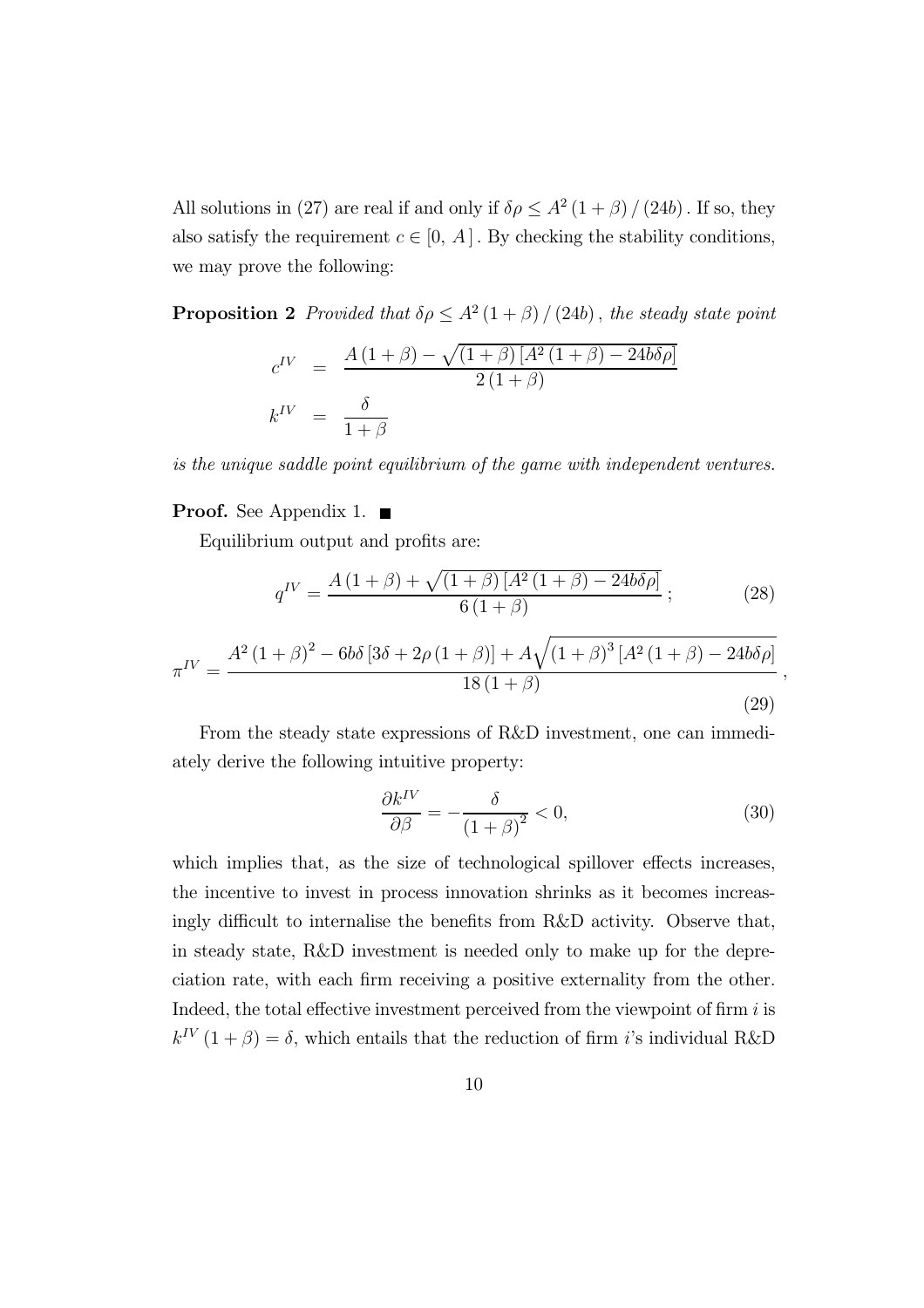effort if fully made up for by the spillover effect. This, however, accounts for the specific functional form of  $k^{IV}$  in the steady state only, keeping in mind (25).

Moreover, in steady state the following also holds:

$$
\frac{\partial c^{IV}}{\partial \beta} = -\frac{6b\delta\rho}{\sqrt{\left(1+\beta\right)^3\left[A^2\left(1+\beta\right) - 24b\delta\rho\right]}} < 0. \tag{31}
$$

This is due to the fact that any increase in  $\beta$  entails a reduction in  $k^{IV}$ , as we know from (30). Indeed, using (25) and (30), we can write:

$$
\frac{[A - 2c(t)] \cdot \partial c(t)}{\delta b \rho} = -\frac{\delta}{(1 + \beta)^2} \tag{32}
$$

which must hold in equilibrium. From the above condition, we obtain:

$$
\frac{\partial c(t)}{\partial \beta} = -\frac{6b\delta\rho}{\left(1+\beta\right)^2 \left[A-2c(t)\right]};\tag{33}
$$

Then, noting that  $A > 2c^{IV}$ , it follows that  $\partial c^{IV}/\partial \beta < 0$ .

Consumer surplus and welfare in steady state are:

$$
CS^{IV} \equiv \frac{\left(A - p^{IV}\right)\sum_{i=1}^{2} q_i^{IV}}{2} = \frac{\left[A\sqrt{1+\beta} + \sqrt{A^2\left(1+\beta\right) - 24b\delta\rho}\right]^2}{18\left(1+\beta\right)} \tag{34}
$$

$$
SW^{IV} \equiv 2\pi^{IV} + CS^{IV} = \tag{35}
$$

$$
=\frac{2\left[A^2\left(1+\beta\right)^2-3b\delta\left[3\delta+4\rho\left(1+\beta\right)\right]+A\sqrt{\left(1+\beta\right)^3\left[A^2\left(1+\beta\right)-24b\delta\rho\right]}\right]}{9\left(1+\beta\right)}.
$$

## 4 R&D cartel

Here, we examine the case where firms noncooperatively choose output levels, while maximising joint profits w.r.t. the choice of their respective R&D efforts. As in the previous section, each firm operates her own laboratory.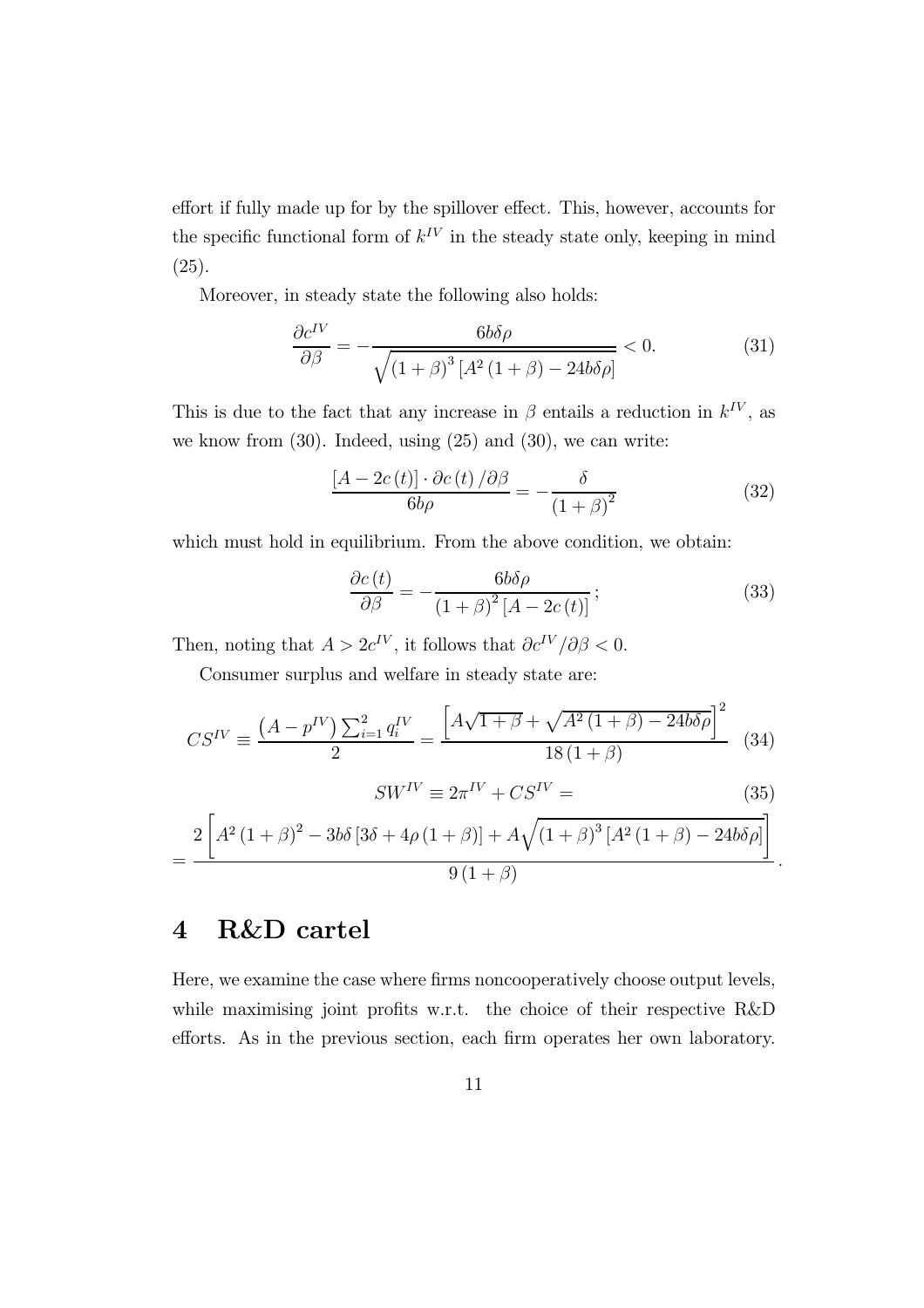This amounts to imposing a priori the symmetry conditions  $c_i(t) = c_j(t) =$  $c(t)$  and  $k_i(t) = k_j(t) = k(t)$ . The state equation now looks as follows:

$$
\dot{c} = c(t) \left[ - (1 + \beta) k(t) + \delta \right]. \tag{36}
$$

Therefore, the Hamiltonian of firm  $i$  can be written as follows:

$$
\mathcal{H}_i(\mathbf{q}, k, c, t) = e^{-\rho t} \{ [A - q_1(t) - q_2(t) - c(t)] q_i(t) - b [k(t)]^2 + (37) + \lambda(t)c(t) [-(1+\beta) k(t) + \delta] \}
$$

where  $\lambda(t) = \mu(t)e^{\rho t}$  is the co-state variable (evaluated at time t) associated with the state variable  $c(t)$ , and  $q$  is the vector of individual outputs. As in the previous case, it can be shown that the open-loop equilibrium is subgame perfect.<sup>9</sup> The open-loop first order conditions for the optimum are:

$$
\frac{\partial \mathcal{H}_i(.,t)}{\partial q_i(t)} = A - 2q_i(t) - q_j(t) - c(t) = 0 ; \qquad (38)
$$

$$
\frac{\partial \mathcal{H}_i(.,t)}{\partial k(t)} = -2bk(t) - \lambda(t) (1+\beta) c(t) = 0 ; \qquad (39)
$$

$$
-\frac{\partial \mathcal{H}_i\left(.,t\right)}{\partial c(t)} = \frac{\partial \lambda(t)}{\partial t} - \rho \lambda\,,\tag{40}
$$

along with the initial conditions  ${c(0)} = {c_0}$ , and the transversality conditions

$$
\lim_{t \to \infty} \lambda(t) \cdot c(t) = 0 \tag{41}
$$

Solving (39), we obtain  $\lambda(t) = -2bk(t)/[(1+\beta)c(t)]$ , entailing also:

$$
\frac{dk(t)}{dt} \equiv \dot{k} = -\frac{(1+\beta)}{2b} \left[ c(t) \frac{\partial \lambda(t)}{\partial t} + \lambda(t) \frac{dc(t)}{dt} \right].
$$
 (42)

From (40) we obtain:

$$
\frac{\partial \lambda(t)}{\partial t} = q_i(t) - [\delta - \rho - (1 + \beta) k(t)] \lambda(t).
$$
 (43)

<sup>&</sup>lt;sup>9</sup>The details are omitted for brevity, as they closely replicate the same line as in the proof of Lemma 1.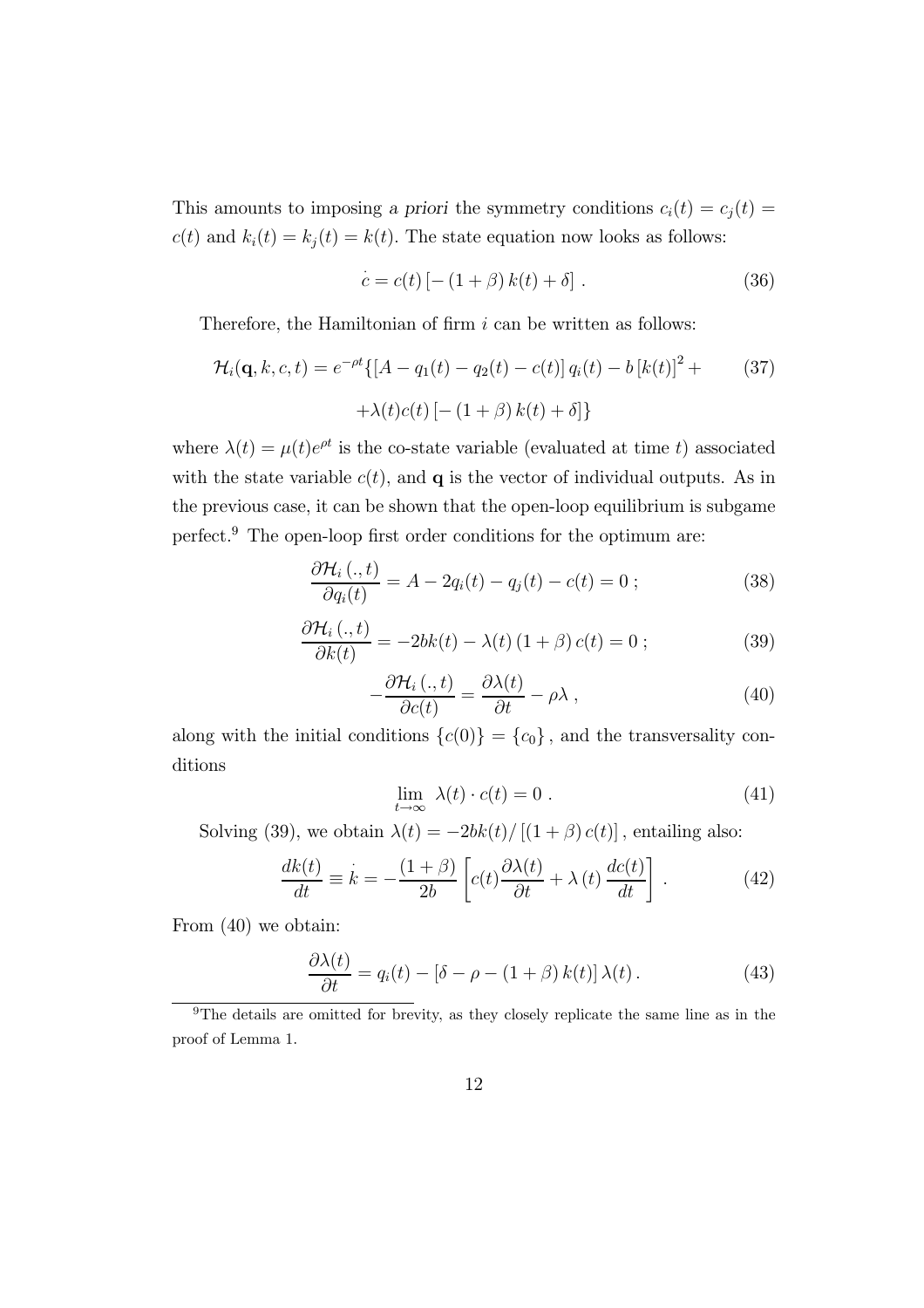This expression, together with the optimal values of the co-state variable and the Cournot-Nash output level  $q^{CN} = [A - c(t)]/3$ , can be plugged into (42), which simplifies as follows:

$$
k = \rho k(t) - \frac{c(t)[A - c(t)](1 + \beta)}{6b}.
$$
 (44)

Therefore,  $dk(t)/dt = 0$  in correspondence of:

$$
k^{Cl}(t) = \frac{c(t)[A - c(t)](1 + \beta)}{6b\rho}, \qquad (45)
$$

where superscript Cl stands for cartel. Before proceeding, we may compare  $k^{Cl}(t)$  against  $k^{IV}(t)$ , as defined in (24), to ascertain that the following property:

$$
\frac{c(t)[A-c(t)](1+\beta)}{6b\rho} > \frac{c(t)[A-c(t)]}{6b\rho} \Rightarrow k^{Cl}(t) > k^{IV}(t) \tag{46}
$$

holds for all  $\beta \in (0, 1]$  and  $c(t) > 0$ . This entails:

**Lemma 3** Setting up a cartel in the R&D stage leads firms to invest more than in the fully noncooperative case, for all positive levels of spillovers and marginal cost.

Of course, the reason for this result is that R&D cooperation permits to better internalise the beneficial externality, therefore boosting firms' incentives to invest. The consequence of the above Lemma is that the private and social desirability of R&D cooperation drastically hinges upon its ability of reducing marginal cost significantly below the level resulting from Nash behaviour.

Plugging  $k^{Cl}(t)$  into the state dynamics and imposing the stationarity condition, we have:

$$
\dot{c} = -c(t) \left[ \frac{c(t) \left[ A - c(t) \right] \left( 1 + \beta \right)^2}{6b\rho} - \delta \right] = 0 \tag{47}
$$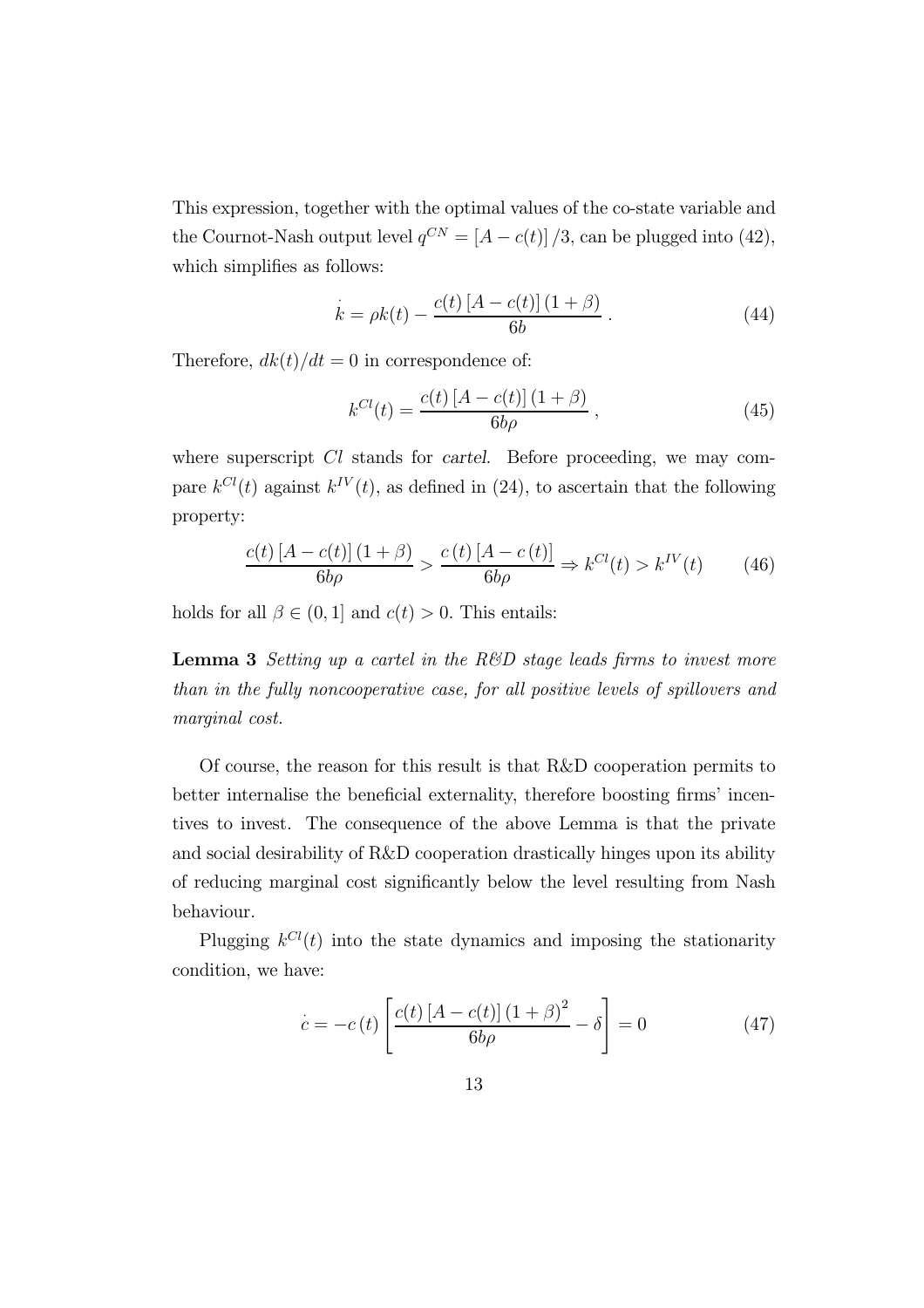yielding:

$$
c = 0; c = \frac{A(1+\beta) \pm \sqrt{A^2(1+\beta)^2 - 24b\delta\rho}}{2(1+\beta)}.
$$
 (48)

The above analysis allows us to state:

**Proposition 4** Provided that  $\delta \rho \leq A^2 (1 + \beta)^2 / (24b)$ , the steady state point

$$
c^{Cl} = \frac{A(1+\beta) - \sqrt{A^2(1+\beta)^2 - 24b\delta\rho}}{2(1+\beta)}
$$

$$
k^{Cl} = \frac{\delta}{1+\beta}
$$

is the unique saddle point equilibrium of the game where firm set up a cartel in the R&D stage.

#### **Proof.** See Appendix 2.  $\blacksquare$

The steady state R&D effort is exactly the same as in the noncooperative case. This is obviously due to the fact that, in both cases, the investment needed to keep constant firm i's marginal cost is  $k^m (1 + \beta) = \delta$ ,  $m = IV$ , Cl. What changes, instead, is the steady state level of the marginal cost. To this regard, it can be easily verified that

$$
c^{IV} - c^{Cl} \propto \frac{\sqrt{A^2 (1+\beta)^2 - 24b\delta\rho}}{1+\beta} - \frac{\sqrt{A^2 (1+\beta) - 24b\delta\rho}}{\sqrt{1+\beta}}
$$
(49)

which is strictly positive for all  $\beta \in (0,1]$ .

Individual output and profits under R&D cartelisation are:

$$
q^{Cl} = \frac{A(1+\beta) + \sqrt{A^2(1+\beta)^2 - 24b\delta\rho}}{6(1+\beta)} \, ; \tag{50}
$$

$$
\pi^{Cl} = \frac{A^2 (1+\beta)^2 - 6b\delta (3\delta + 2\rho) + A (1+\beta) \sqrt{A^2 (1+\beta)^2 - 24b\delta\rho}}{18 (1+\beta)^2}.
$$
 (51)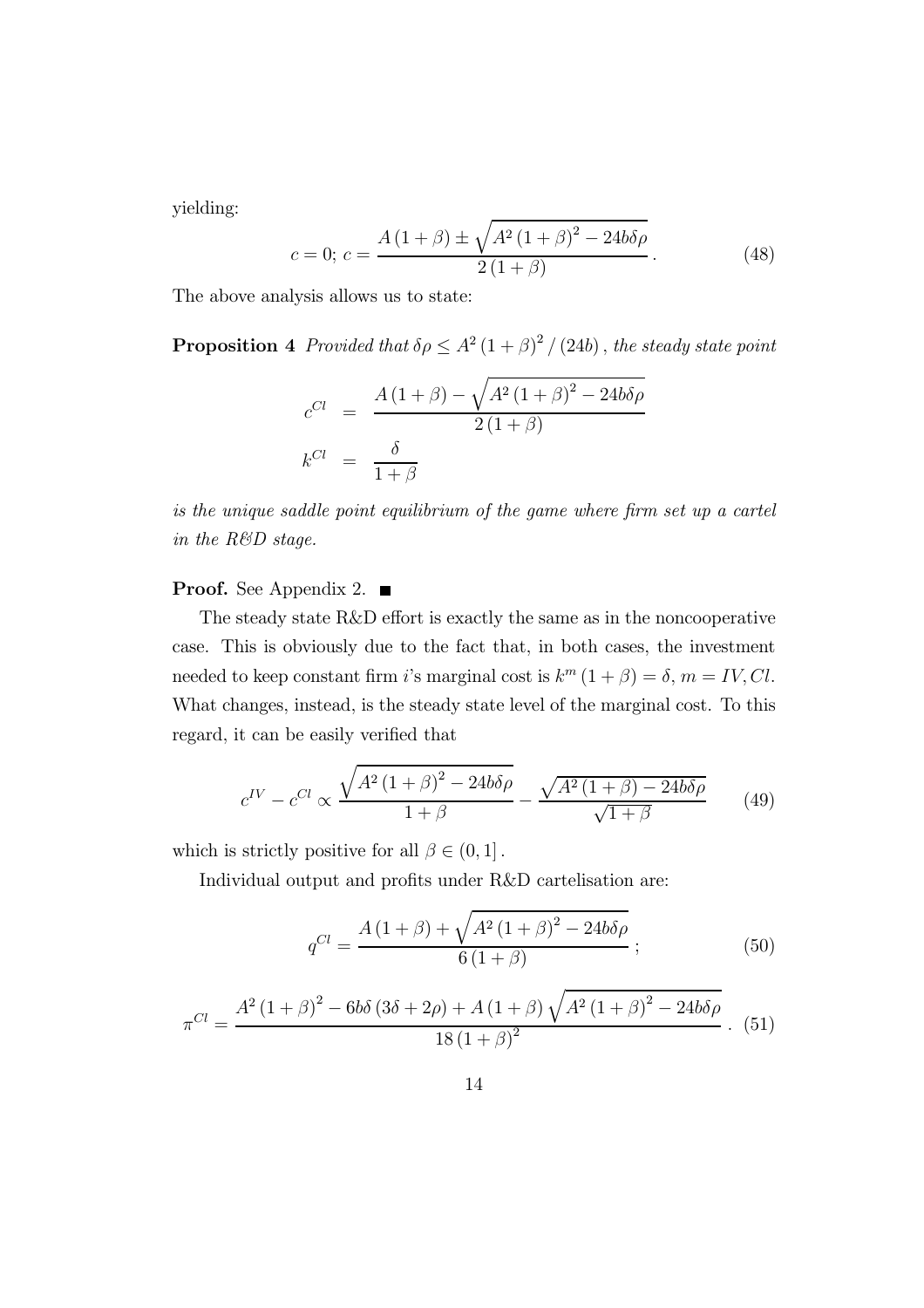Consumer surplus and welfare in steady state are:

$$
CS^{Cl} \equiv \frac{\left(A - p^{Cl}\right)\sum_{i=1}^{2} q_i^{Cl}}{2} = \frac{\left[A\left(1 + \beta\right) + \sqrt{A^2\left(1 + \beta\right)^2 - 24b\delta\rho}\right]^2}{18\left(1 + \beta\right)^2} \tag{52}
$$

$$
SW^{Cl} \equiv 2\pi^{Cl} + CS^{Cl} = \tag{53}
$$

$$
=\frac{2\left[A^2\left(1+\beta\right)^2-3b\delta\left(3\delta+4\rho\right)+A\left(1+\beta\right)\sqrt{A^2\left(1+\beta\right)^2-24b\delta\rho}\right]}{9\left(1+\beta\right)^2}.
$$

Propositions 2 and 4 immediately entail the following Corollary:

**Corollary 5** For all  $\beta \in (0,1]$  the parameter region wherein the R&D cartel problem admits an internal optimum is wider than the parameter region wherein noncooperative  $R\&D$  activity yields an internal optimum.

Proof. To show this, it suffices to verify that

$$
A^{2}(1+\beta)^{2}/(24b) > A^{2}(1+\beta)/(24b)
$$
 (54)

for all  $\beta \in (0, 1]$ .

This of course stems from the fact that R&D cooperation is substantially equivalent to a reduction in  $\rho$  (or  $\delta$ , or both). That is, when investing within a cartel, firms behave as if they were more patient than in the alternative case.

## 5 Private and social incentives to R&D cooperation

Now we are in a position to assess the incentive to activate a cartel in the R&D stage, both from the standpoints of each firm and from the regulator's,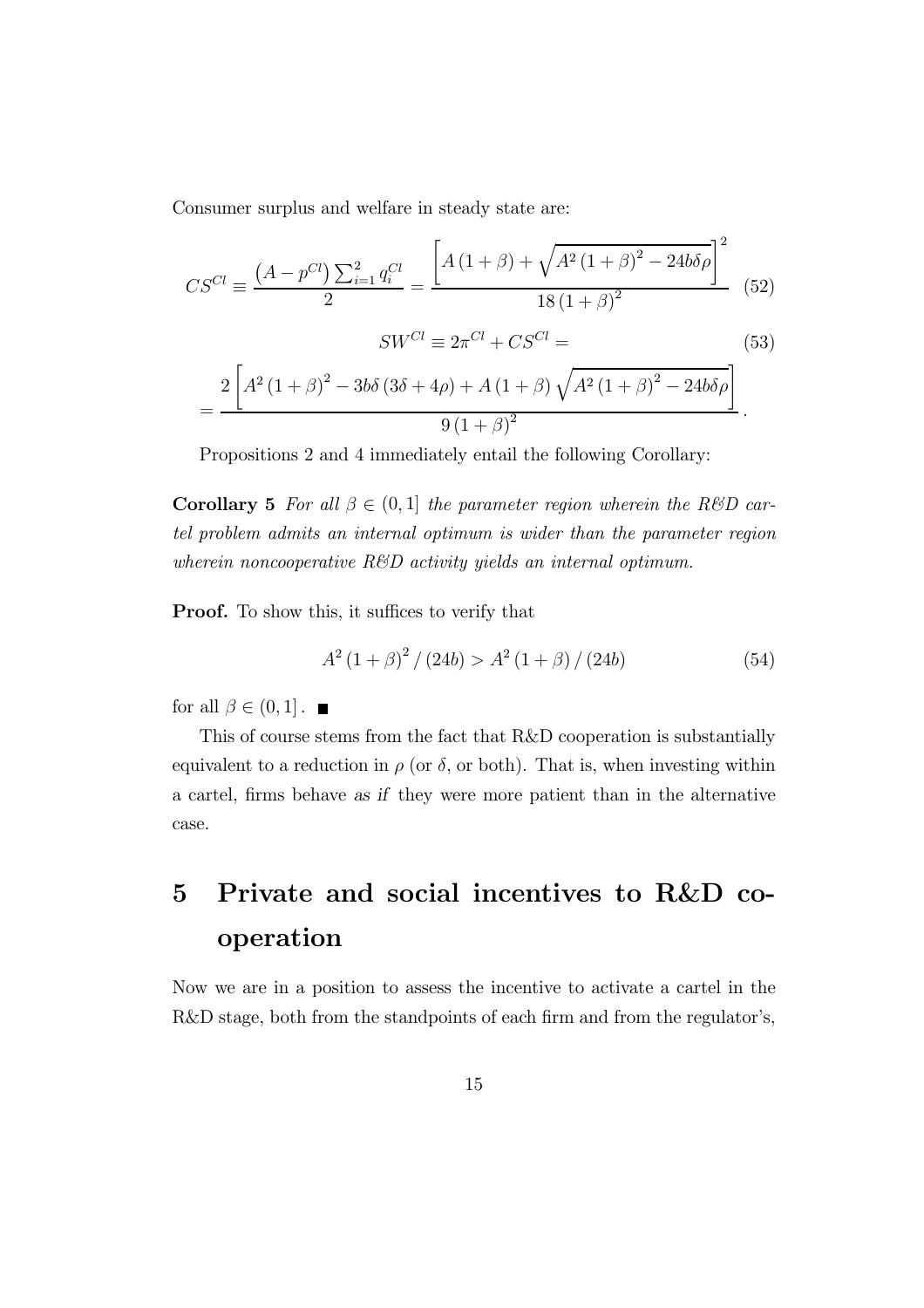in the parameter region where both organizational arrangements are admissible, i.e.,  $\delta \rho \leq A^2 (1+\beta)/(24b)$ . This task involves, respectively, evaluating  $\pi^{Cl}$  against  $\pi^{IV}$  and  $SW^{Cl}$  against  $SW^{IV}$ . In both cases, we obtain:

$$
\pi^{Cl} - \pi^{IV} \propto SW^{Cl} - SW^{IV} \propto \Theta
$$
\n
$$
\Theta \equiv 12b\beta\delta\rho + A\left(1+\beta\right) \left[\sqrt{A^2\left(1+\beta\right)^2 - 24b\delta\rho} - \sqrt{1+\beta\sqrt{A^2\left(1+\beta\right) - 24b\delta\rho}}\right]
$$
\nand

\n
$$
M = 0 \quad \text{and} \quad M = 0 \quad \text{and} \quad M = 0 \quad \text{and} \quad M = 0 \quad \text{and} \quad M = 0 \quad \text{and} \quad M = 0 \quad \text{and} \quad M = 0 \quad \text{and} \quad M = 0 \quad \text{and} \quad M = 0 \quad \text{and} \quad M = 0 \quad \text{and} \quad M = 0 \quad \text{and} \quad M = 0 \quad \text{and} \quad M = 0 \quad \text{and} \quad M = 0 \quad \text{and} \quad M = 0 \quad \text{and} \quad M = 0 \quad \text{and} \quad M = 0 \quad \text{and} \quad M = 0 \quad \text{and} \quad M = 0 \quad \text{and} \quad M = 0 \quad \text{and} \quad M = 0 \quad \text{and} \quad M = 0 \quad \text{and} \quad M = 0 \quad \text{and} \quad M = 0 \quad \text{and} \quad M = 0 \quad \text{and} \quad M = 0 \quad \text{and} \quad M = 0 \quad \text{and} \quad M = 0 \quad \text{and} \quad M = 0 \quad \text{and} \quad M = 0 \quad \text{and} \quad M = 0 \quad \text{and} \quad M = 0 \quad \text{and} \quad M = 0 \quad \text{and} \quad M = 0 \quad \text{and} \quad M = 0 \quad \text{and} \quad M = 0 \quad \text{and} \quad M = 0 \quad \text{and} \quad M = 0 \quad \text{and} \quad M = 0 \quad \text{and} \quad M = 0 \quad \text{and} \quad M = 0 \quad \text{and} \quad M = 0 \quad \text{and} \quad M = 0 \quad \text{and} \quad M = 0 \quad \text{and} \quad M = 0 \quad \text{and} \quad M = 0 \quad \text{and} \quad M = 0 \quad \text{and} \quad M = 0 \quad \text
$$

with the expression  $\Theta$  being positive for all  $\beta \in (0,1]$ . Therefore, we have proved our main result:<sup>10</sup>

**Proposition 6** Consider the parameter range  $\delta \rho \leq A^2 (1 + \beta) / (24b)$ . For all positive spillover levels, the R&D cartel is preferable to independent ventures from private and social standpoints alike.

As a final remark, we may observe that the beneficial effect of R&D cartelisation on social welfare comes from both sides of the market, since:

$$
\pi^{Cl} > \pi^{IV} \text{ and } CS^{Cl} > CS^{IV} \tag{56}
$$

for all  $\beta \in (0, 1]$ . This can be explained on the following grounds. Given that  $c^{IV} - c^{Cl} > 0$ , one expects firms to expand output under cooperative R&D, as against case where they undertake independent ventures. By comparing (28) and (50), there indeed emerges that  $q^{Cl} > q^{IV}$  always. Accordingly, consumer surplus is enhanced by R&D cooperation because industry output is larger and market price is lower than in the fully noncooperative setting. As for the performance of firms, the increase in profits generated by the cartel arrangement is not obvious a priori, because the increase in productive efficiency is surely beneficial but the opposite holds for the output expansion. In balance, it appears that the first effects outweighs the second.

<sup>&</sup>lt;sup>10</sup>Also note that, for all  $\beta \in (0, 1]$ , the parameter region where the cartel solution is admissible, i.e.,  $\delta \rho \leq A^2 (1+\beta)^2 / (24b)$ , is wider than the analogous region defined for independent ventures to yield an admissible solution, i.e.,  $\delta \rho \leq A^2 (1 + \beta) / (24b)$ .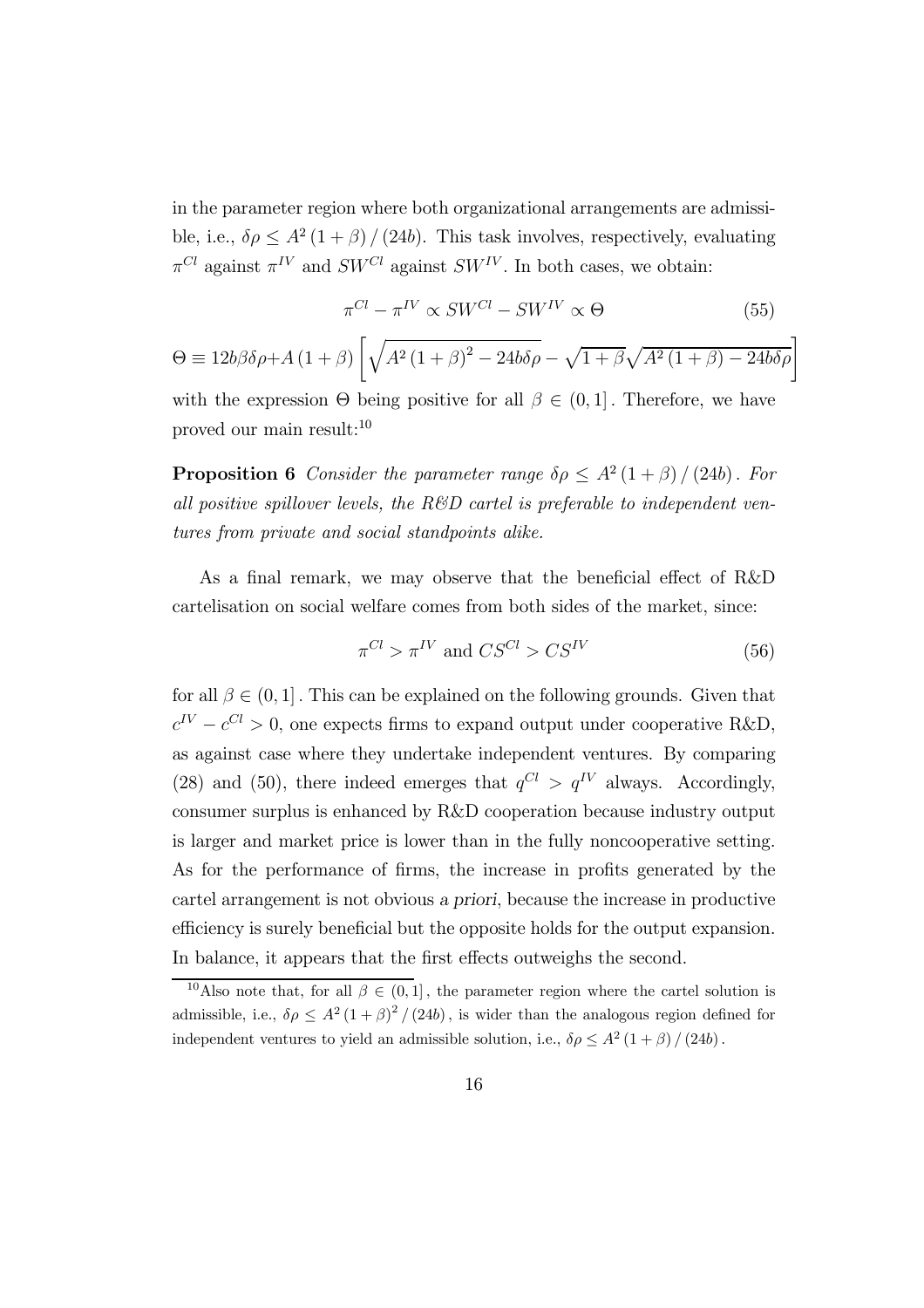The interpretation of these results (in particular, Proposition 6) is straightforward. With convex R&D costs, allowing firms to smooth their investment plans over some time  $\text{span}^{11}$  is advantageous both because it permits firms to enhance profits and because it yields a higher welfare, as Jensen's inequality applied to the cost function  $\Gamma_i(k_i, t)$  trivially implies.

## 6 Concluding remarks

We have analysed dynamic R&D investments for cost-reducing innovation in a Cournot duopoly where firms may either compete or cooperate in the R&D phase. The foregoing analysis has shown that a unique stable equilibrium exists in each setting. By comparing the steady state profit and welfare performances of the industry in the two cases, there emerges that private and social incentives towards R&D cooperation coincide for all admissible levels of the technological spillovers characterising innovative activity, in the sense that cartelisation dominates competition from both standpoints over the whole admissible parameter range.

The setup employed in the present paper is a dynamic version of the static game examined in d'Aspremont and Jacquemin (1988). The drastic difference between our results and theirs relies upon smoothing the investment efforts over a long time horizon, a perspective which is ruled out by definition in a static setting.

 $11$ The length of the horizon and the assumption that time be treated as a continuous variable are both, in fact, immaterial to the conclusions. It can be easily shown that an analogous differential game over  $t \in [0, T]$  (no matter whether in continuous or discrete time) would produce qualitatively equivalent results.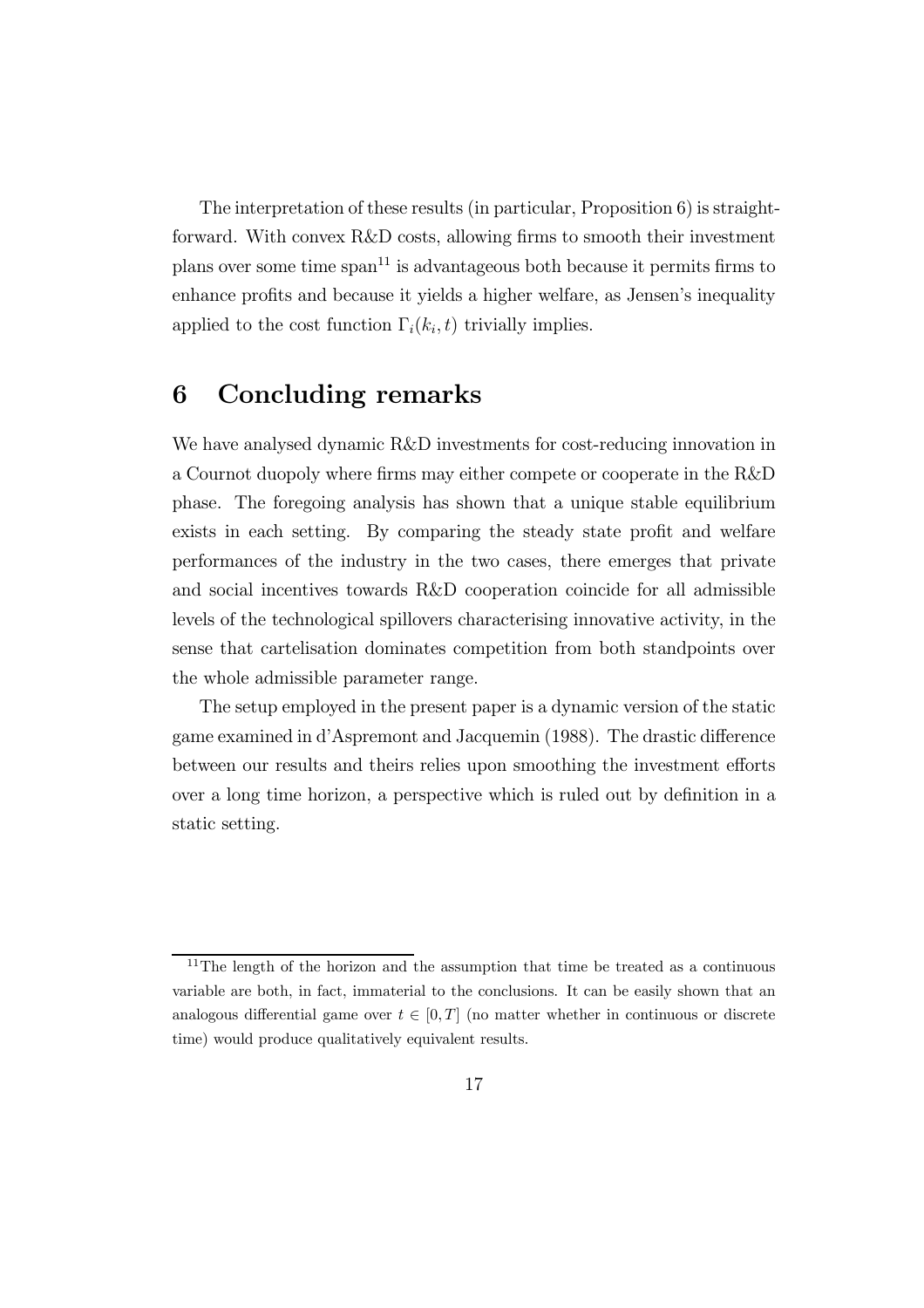## 7 Appendices

### 7.1 Appendix 1: Proof of Proposition 2

Assume  $\delta \rho \leq A^2 (1 + \beta) / (24b)$ . The stability properties of the system (23-26) can be assessed by evaluating the trace and determinant of the following Jacobian matrix:

$$
J_{IV} \equiv \begin{bmatrix} \frac{\partial c}{\partial c} = \delta - (1+\beta) k & \frac{\partial c}{\partial k} = -(1+\beta) c \\ \frac{\partial k}{\partial c} = -\frac{A-2c}{6b} & \frac{\partial k}{\partial k} = r \end{bmatrix}
$$

in correspondence of the steady state values of c and k. At  $c = k = 0$ , the trace is  $T(J_{IV}) = \delta + \rho > 0$  and the determinant is  $\Delta(J_{IV}) = \delta \rho > 0$ . Therefore, such a point is unstable. In correspondence of

$$
k = \frac{c[A - c]}{6b\rho}; \ c = \frac{A(1 + \beta) + \sqrt{(1 + \beta)[A^2(1 + \beta) - 24b\delta\rho]}}{2(1 + \beta)}
$$
(a1)

we obtain  $T(J_{IV}) = \rho > 0$  and

$$
\Delta\left(J_{IV}\right) = \frac{A^2\left(1+\beta\right) - 24b\delta\rho + A\sqrt{\left(1+\beta\right)\left[A^2\left(1+\beta\right) - 24b\delta\rho\right]}}{12b} \tag{a2}
$$

which is clearly positive in the admissible parameter range. Finally, in

$$
k = \frac{c[A - c]}{6b\rho}; \ c = \frac{A(1 + \beta) - \sqrt{(1 + \beta)[A^2(1 + \beta) - 24b\delta\rho]}}{2(1 + \beta)}
$$
(a3)

we have  $T(J_{IV}) = \rho > 0$  again, and

$$
\Delta (J_{IV}) = \frac{A^2 (1+\beta) - 24b\delta\rho - A\sqrt{(1+\beta)\left[A^2 (1+\beta) - 24b\delta\rho\right]}}{12b}.
$$
 (a4)

In this case,  $\Delta(J_{IV})$  < 0 in the admissible parameter region. Therefore, (a3) is the unique stable steady state point of the dynamic system; in particular, it is a saddle point. Simplifying the expression for optimal investment in steady state, we obtain  $k^{IV} = \delta/(1+\beta)$ .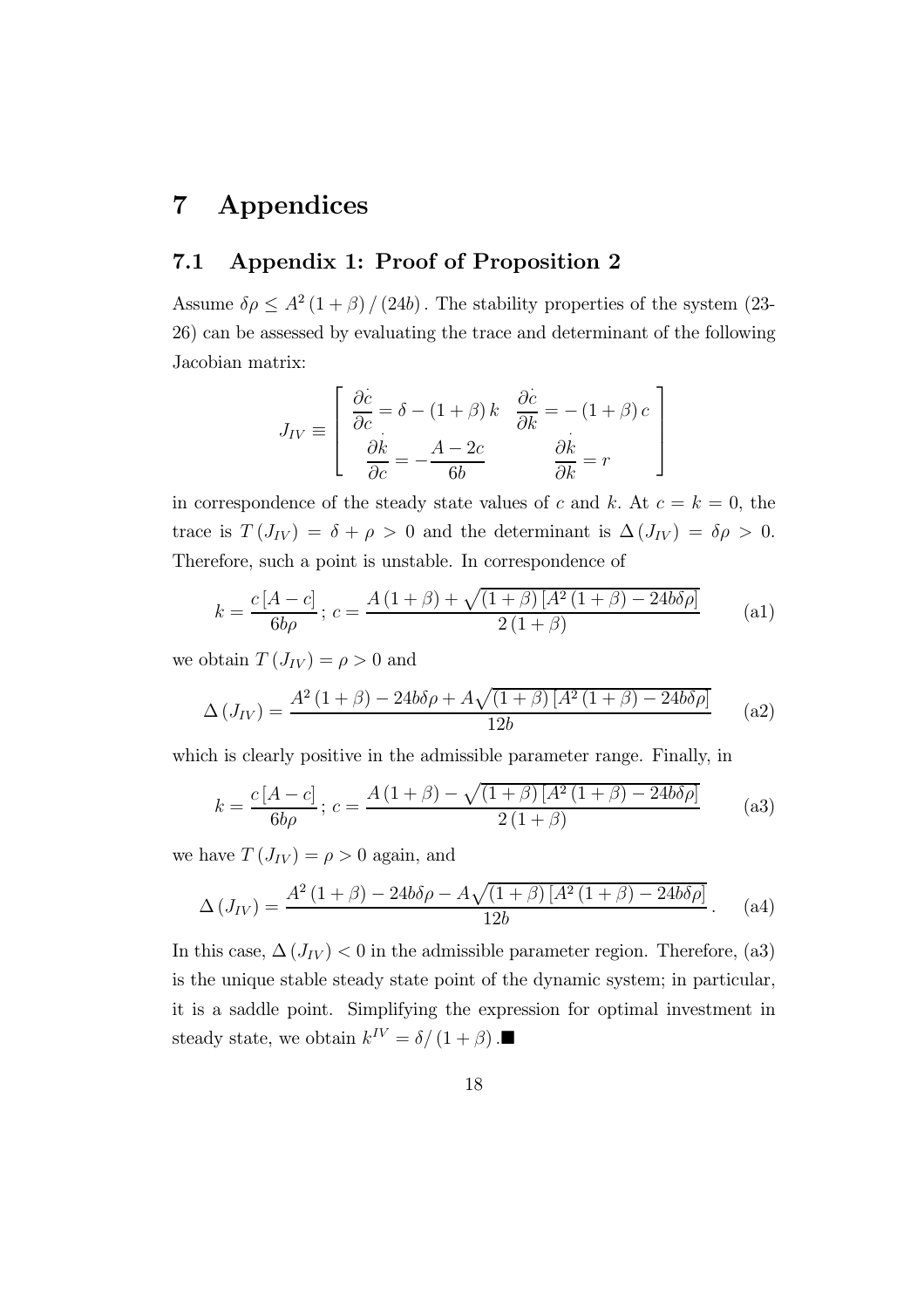#### 7.2 Appendix 2: Proof of Proposition 4

Assume  $\delta \rho \leq A^2 (1+\beta)^2 / (24b)$ . The stability properties of the system (36-44) can be assessed by evaluating the trace and determinant of the following Jacobian matrix:

$$
J_{Cl} \equiv \begin{bmatrix} \frac{\partial c}{\partial c} = \delta - (1+\beta) k & \frac{\partial c}{\partial k} = -(1+\beta) c \\ \frac{\partial k}{\partial c} = -\frac{(1+\beta)(A-2c)}{6b} & \frac{\partial k}{\partial k} = r \end{bmatrix}
$$

in correspondence of the steady state values of  $c$  and  $k$ . Observe that the only difference between  $J_{Cl}$  and  $J_{IV}$  is to be found in  $\partial k/\partial c$ , since in the cooperative case this partial derivative fully embodies the spillover effect, which is absent in the previous case.

At  $c = k = 0$ , the trace is  $T(J_{Cl}) = \delta + \rho > 0$  and the determinant is  $\Delta(J_{Cl}) = \delta \rho > 0$ . Therefore, such a point is unstable. In correspondence of

$$
k = \frac{c[A - c]}{6b\rho}; \ c = \frac{A(1 + \beta) + \sqrt{A^2(1 + \beta)^2 - 24b\delta\rho}}{2(1 + \beta)}
$$
 (a5)

we obtain  $T(J_{Cl}) = \rho > 0$  and

$$
\Delta (J_{Cl}) = \frac{\sqrt{A^2 (1+\beta)^2 - 24b \delta \rho \left[ A \left( 1 + \beta \right) + \sqrt{A^2 (1 + \beta)^2 - 24b \delta \rho} \right]}}{12b} \tag{a6}
$$

which is clearly positive in the admissible parameter range. Finally, in

$$
k = \frac{c[A - c]}{6b\rho}; \ c = \frac{A(1 + \beta) - \sqrt{A^2(1 + \beta)^2 - 24b\delta\rho}}{2(1 + \beta)}
$$
 (a7)

we have  $T(J_{Cl}) = \rho > 0$  again, and

$$
\Delta (J_{Cl}) = \frac{A^2 (1+\beta)^2 - 24b\delta \rho - A (1+\beta) \sqrt{A^2 (1+\beta)^2 - 24b\delta \rho}}{12b}.
$$
 (a8)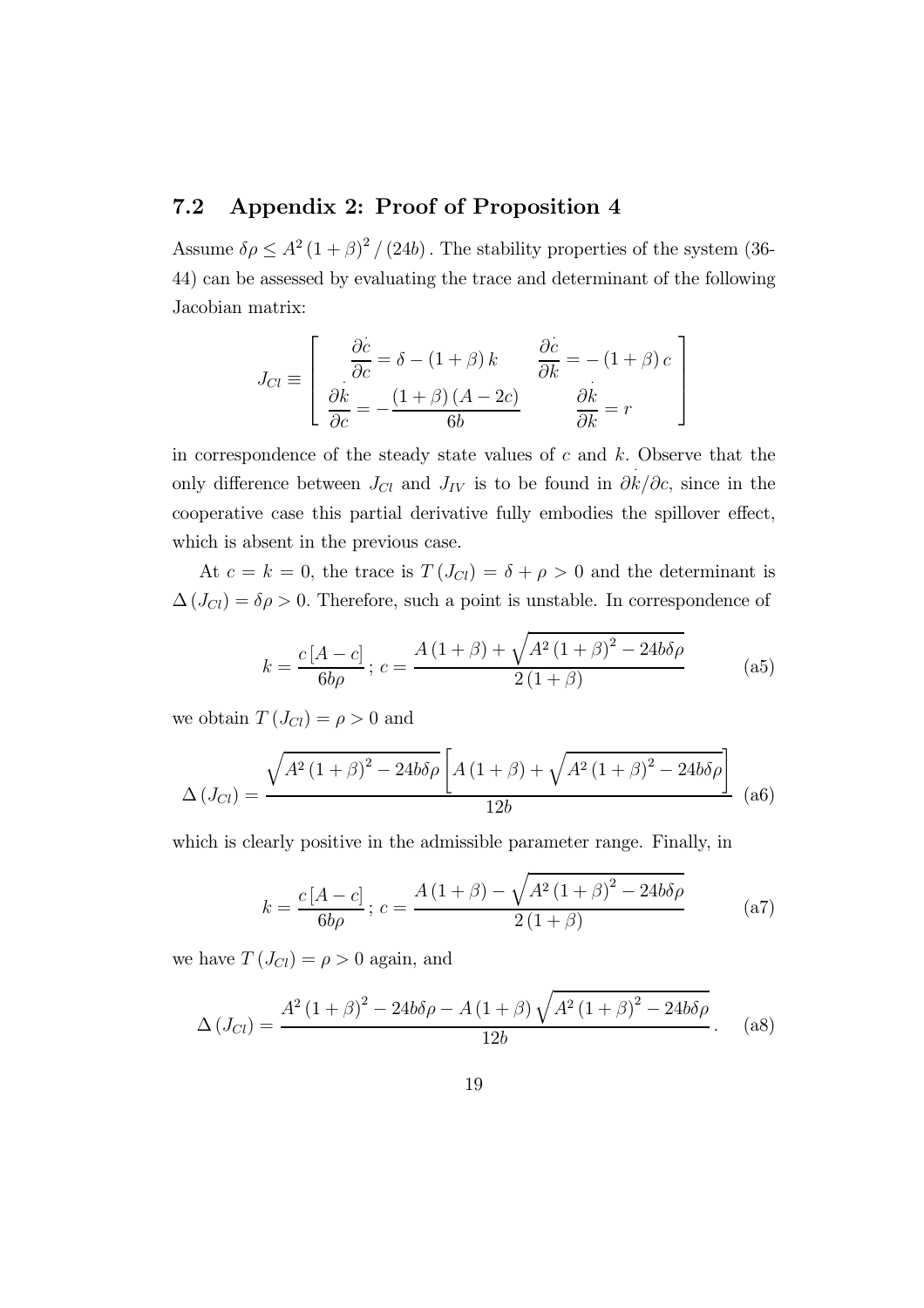In this case,  $\Delta\left(J_{Cl}\right)<0$  in the admissible parameter region. Therefore, (a7) is the unique stable steady state point of the dynamic system; in particular, it is a saddle point. Simplifying the expression for optimal investment in steady state, we obtain again  $k^{Cl} = \delta / \left( 1 + \beta \right) = k^{IV}.$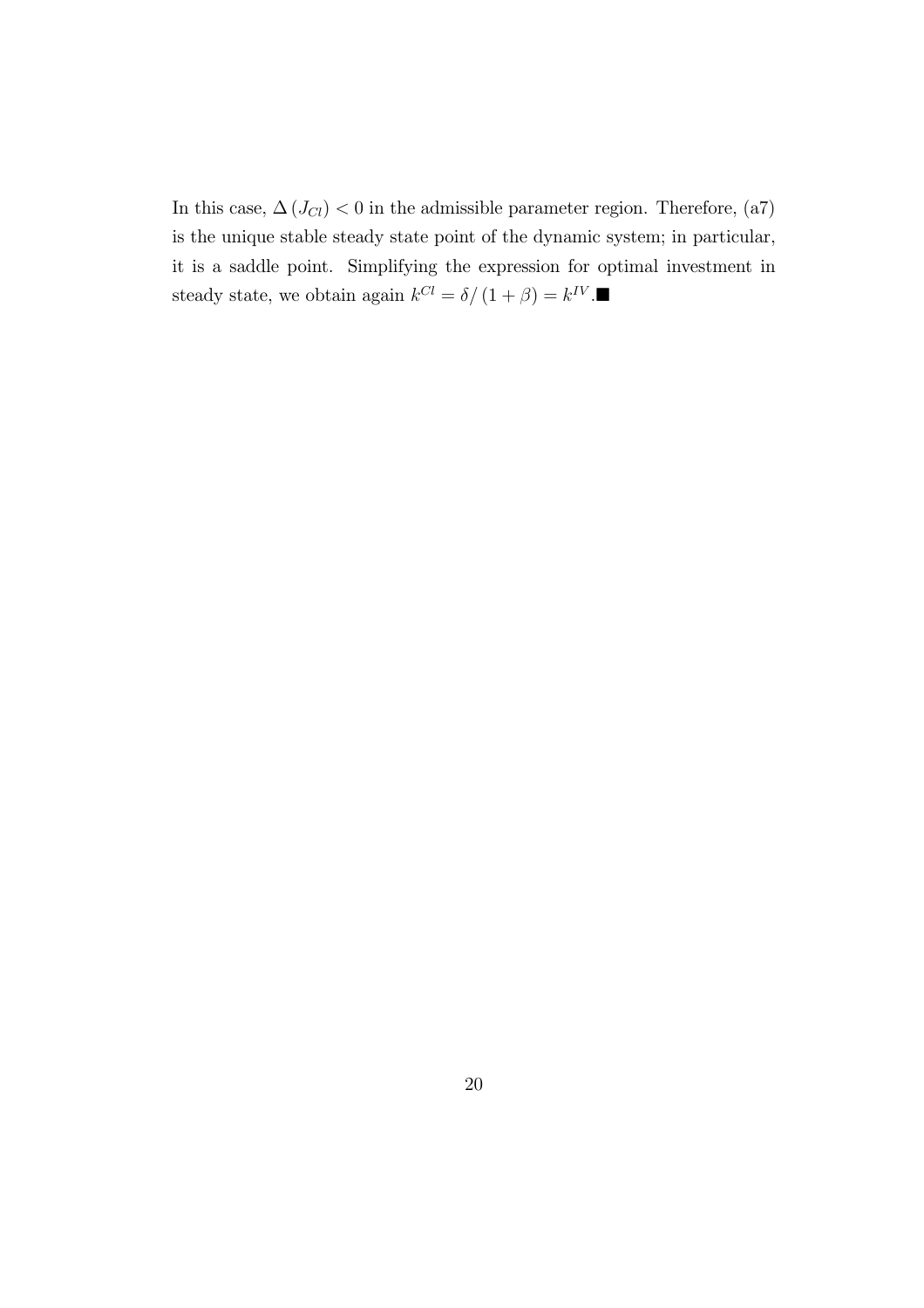## References

- [1] Amir, R. (2000), "Modelling Imperfectly Appropriable R&D Via Spillovers", International Journal of Industrial Organization, 18, 1013- 32.
- [2] Amir, R. and J. Wooders (1998), "Cooperation vs Competition in R&D: The Role of Stability of Equilibrium", Journal of Economics, 67, 63-73.
- [3] Amir, R. and J. Wooders (1999), "Effects of One-Way Spillovers on Market Shares, Industry Price, Welfare, and R&D Cooperation", Journal of Economics and Management Strategy, 8, 223-49.
- [4] Amir, R. and J. Wooders (2003), "Noncooperative versus Cooperative R&D with Endogenous Spillover Rates", Games and Economic Behavior, 42, 183-207.
- [5] Başar, T., and Olsder, G.J. (1982, 1995<sup>2</sup>), Dynamic Noncooperative Game Theory, San Diego, Academic Press.
- [6] Brander, J. and B. Spencer (1983), "Strategic Commitment with R&D: The Symmetric Case", Bell Journal of Economics, 14, 225-35.
- [7] Cabral, L. (2000), "R&D Cooperation and Product Market Competition", International Journal of Industrial Organization, 18, 1033-47.
- [8] d'Aspremont, C. and A. Jacquemin (1988), "Cooperative and Noncooperative R&D in Duopoly with Spillovers", American Economic Review, 78, 1133-37.
- [9] d'Aspremont, C. and A. Jacquemin (1990), "Erratum", American Economic Review, 80, 641-2.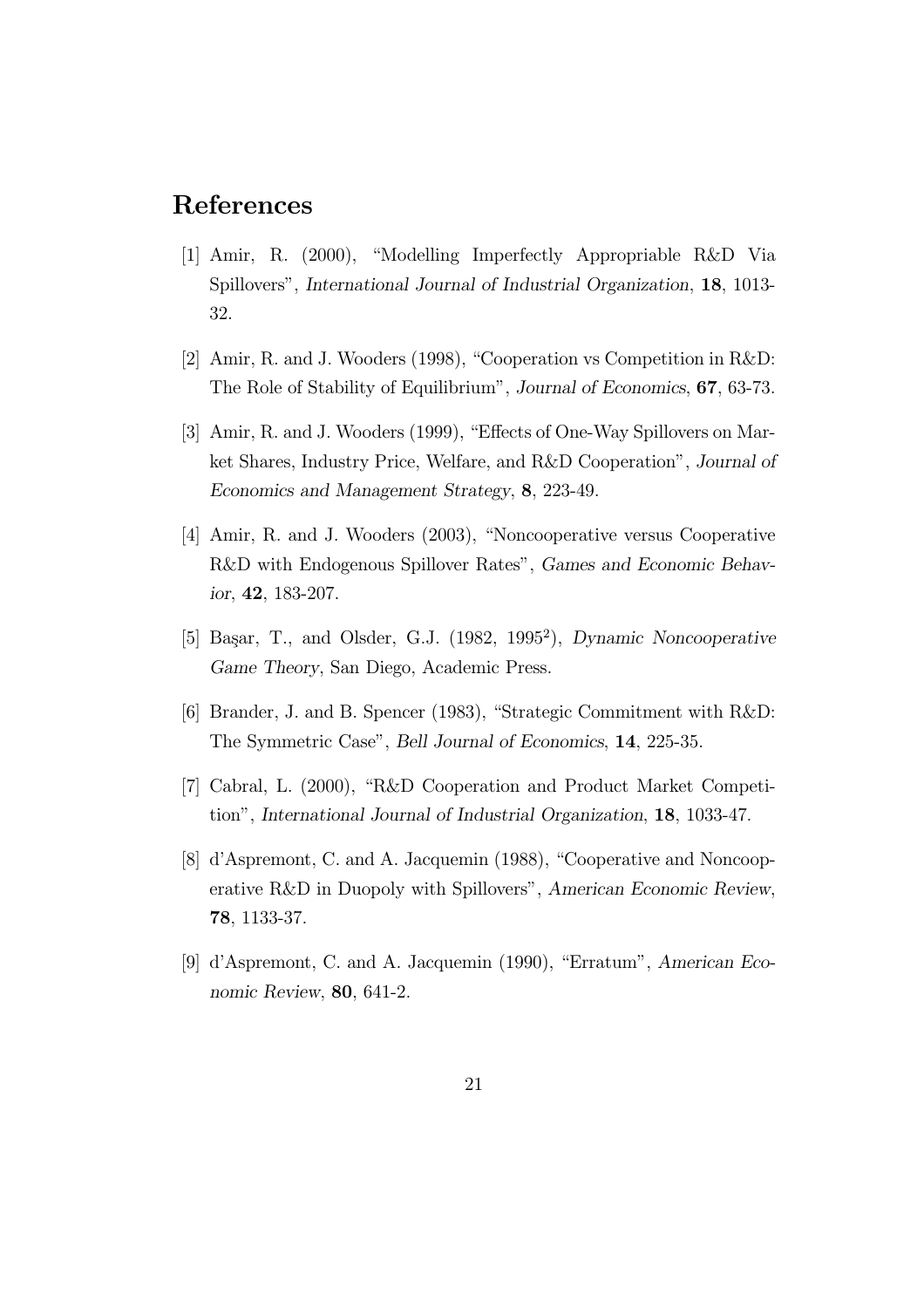- [10] Dockner, E.J, S. Jørgensen, N. Van Long and G. Sorger (2000), Differential Games in Economics and Management Science, Cambridge, Cambridge University Press.
- [11] EC Commission (1990), Competition Law in the European Communities, Volume I, Rules Applicable to Undertakings, Brussels-Luxembourg, EC Commission.
- [12] Feichtinger, G. (1983), "The Nash Solution of an Advertising Differential Game: Generalization of a Model by Leitmann and Schmitendorf", IEEE Transactions on Automatic Control, 28, 1044-48.
- [13] Fershtman, C. (1987), "Identification of Classes of Differential Games for Which the Open-Loop is a degenertaed Feedback Nash Equilibrium", Journal of Optimization Theory and Applications, 55, 217-31.
- [14] Goto, A. and R. Wakasugi (1988), "Technology Policy", in Komiya, R., M. Okuno and K. Suzumura (eds.), Industrial Policy of Japan, New York, Academic Press.
- [15] Henriques, I. (1990), "Cooperative and Noncooperative R&D with Spillovers: Comment", American Economic Review, 80, 638-40.
- [16] Hinloopen, J. (2000), "Strategic R&D Co-operatives", Research in Economics, 54, 153-85.
- [17] Kamien, M.I. and I. Zang (2000), "Meet Me Halfway: Research Joint Ventures and Absorptive Capacity", International Journal of Industrial Organization, 18, 995-1012.
- [18] Kamien, M.I., E. Muller and I. Zang (1992), "Cooperative Joint Ventures and R&D Cartels", American Economic Review, 82, 1293-1306.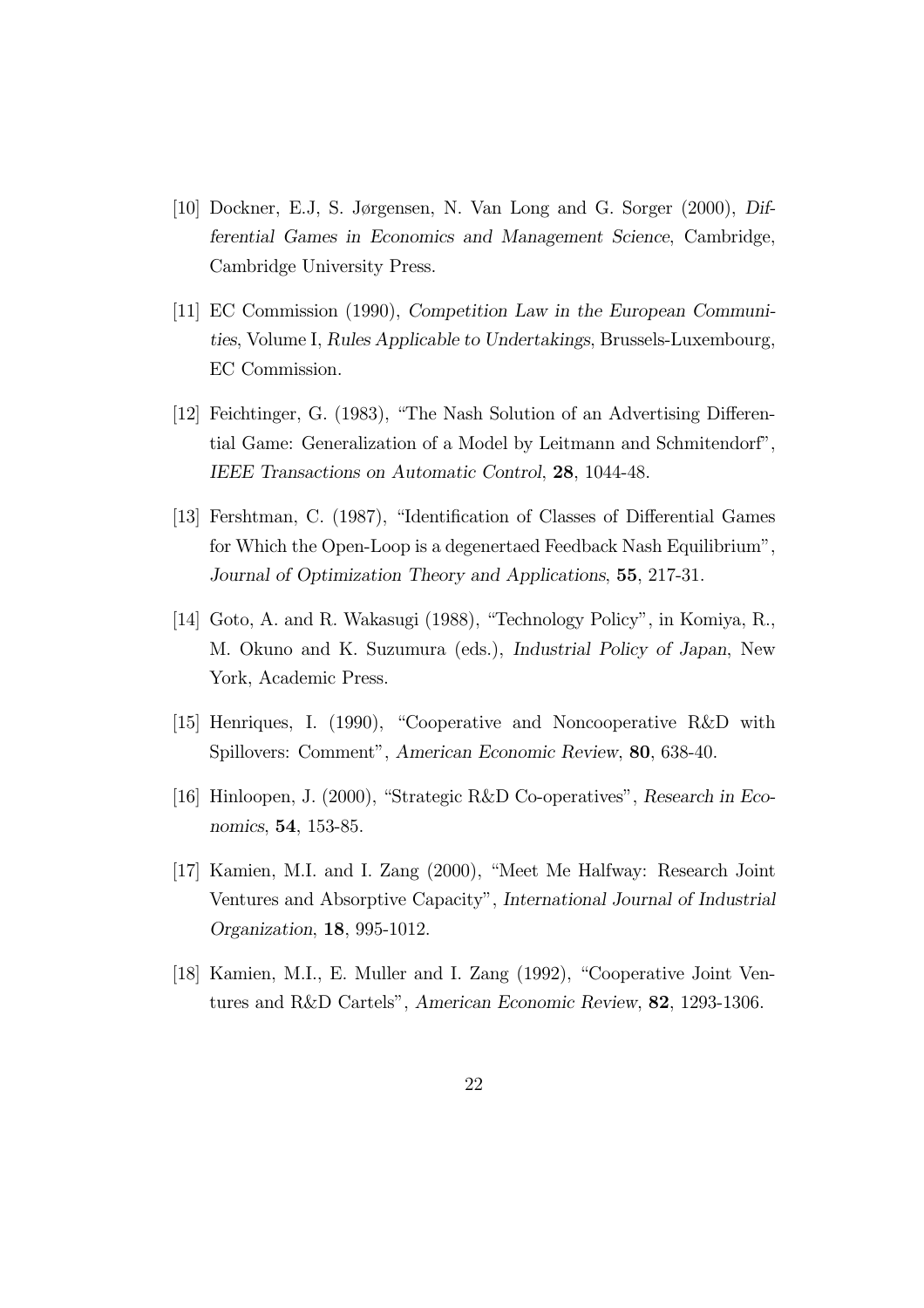- [19] Katsoulacos, Y. and D. Ulph (1998), "Endogenous Spillovers and the Performance of Research Joint Ventures", Journal of Industrial Economics, 46, 333-57.
- [20] Katz, M.L. (1986), "An Analysis of Cooperative Research and Development", RAND Journal of Economics, 17, 527-43.
- [21] Katz, M. and J. Ordover (1990), "R&D Cooperation and Competition", Brookings Papers, Microeconomics, 137-203.
- [22] Lambertini, L., F. Lotti and E. Santarelli (2004), "Infra-Industry Spillovers and R&D Cooperation: Theory and Evidence", Economics of Innovation and New Technology, 13, 311-28.
- [23] Lambertini, L., S. Poddar e D. Sasaki (1998), "Standardization and the Stability of Collusion", Economics Letters, 58, 303-10.
- [24] Lambertini, L., S. Poddar e D. Sasaki (2002), "Research Joint Ventures, Product Differentiation and Price Collusion", International Journal of Industrial Organization, 20, 829-54.
- [25] Lambertini, L., S. Poddar and D. Sasaki (2003), "RJVs in Product Innovation and Cartel Stability", Review of Economic Design, 7, 465- 77.
- [26] Leitmann, G. and W.E. Schmitendorf (1978), "Profit Maximization through Advertising: A Nonzero Sum Differential Game Approach", IEEE Transactions on Automatic Control, 23, 646-50.
- [27] Martin, S. (1995), "R&D Joint Ventures and Tacit Product Market Collusion", European Journal of Political Economy, 11, 733-41.
- [28] Mehlmann, A. (1988), Applied Differential Games, New York, Plenum Press.